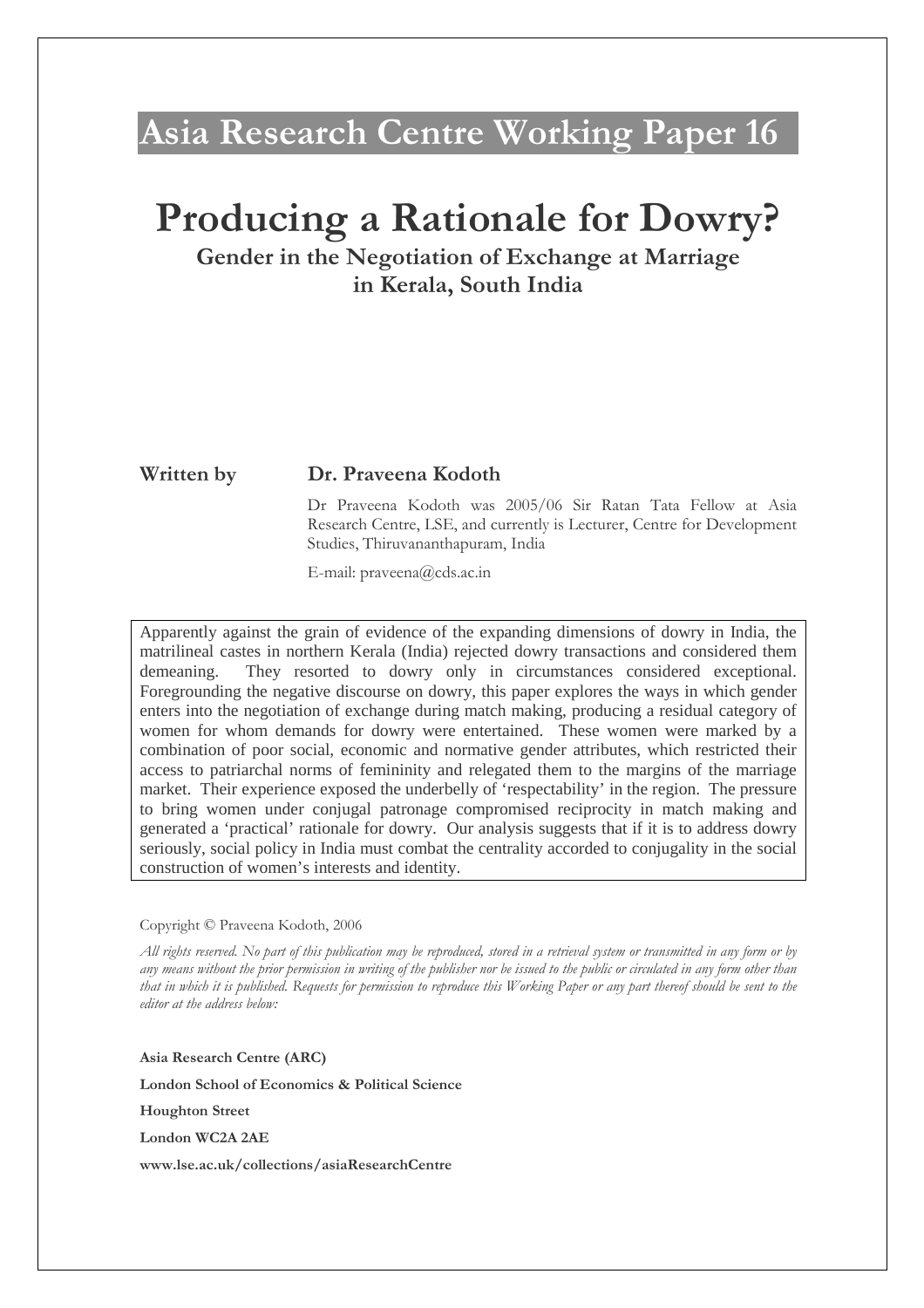## Acknowledgement

I would like to thank Sir Ratan Tata Trust for the fellowship that made it possible for me to work on this paper at the Asia Research Centre and Annu Jalais, Althar Hussain, Jonathan Parry, Chris Fuller and Sharad Chari for discussions.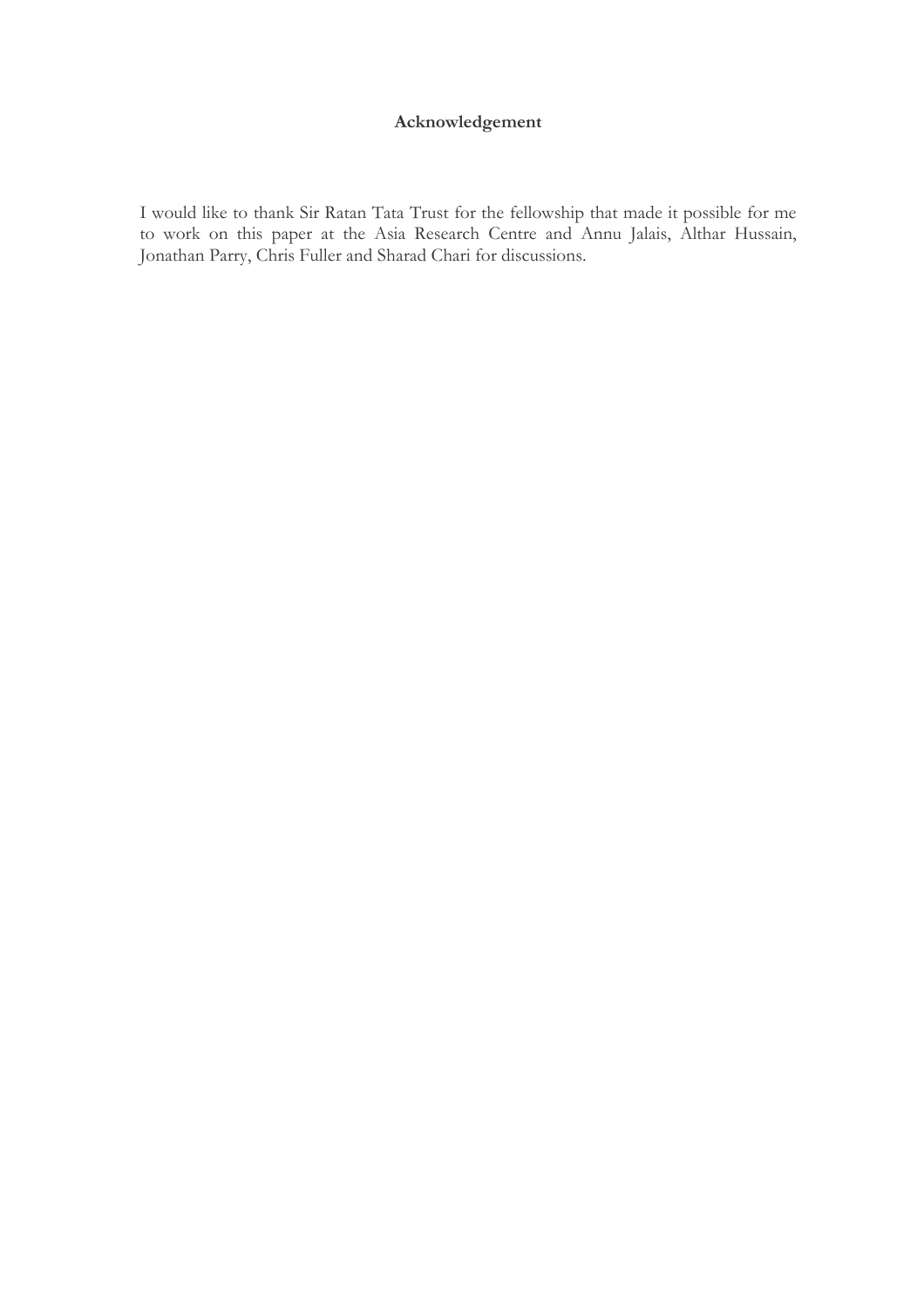## **Table of Contents**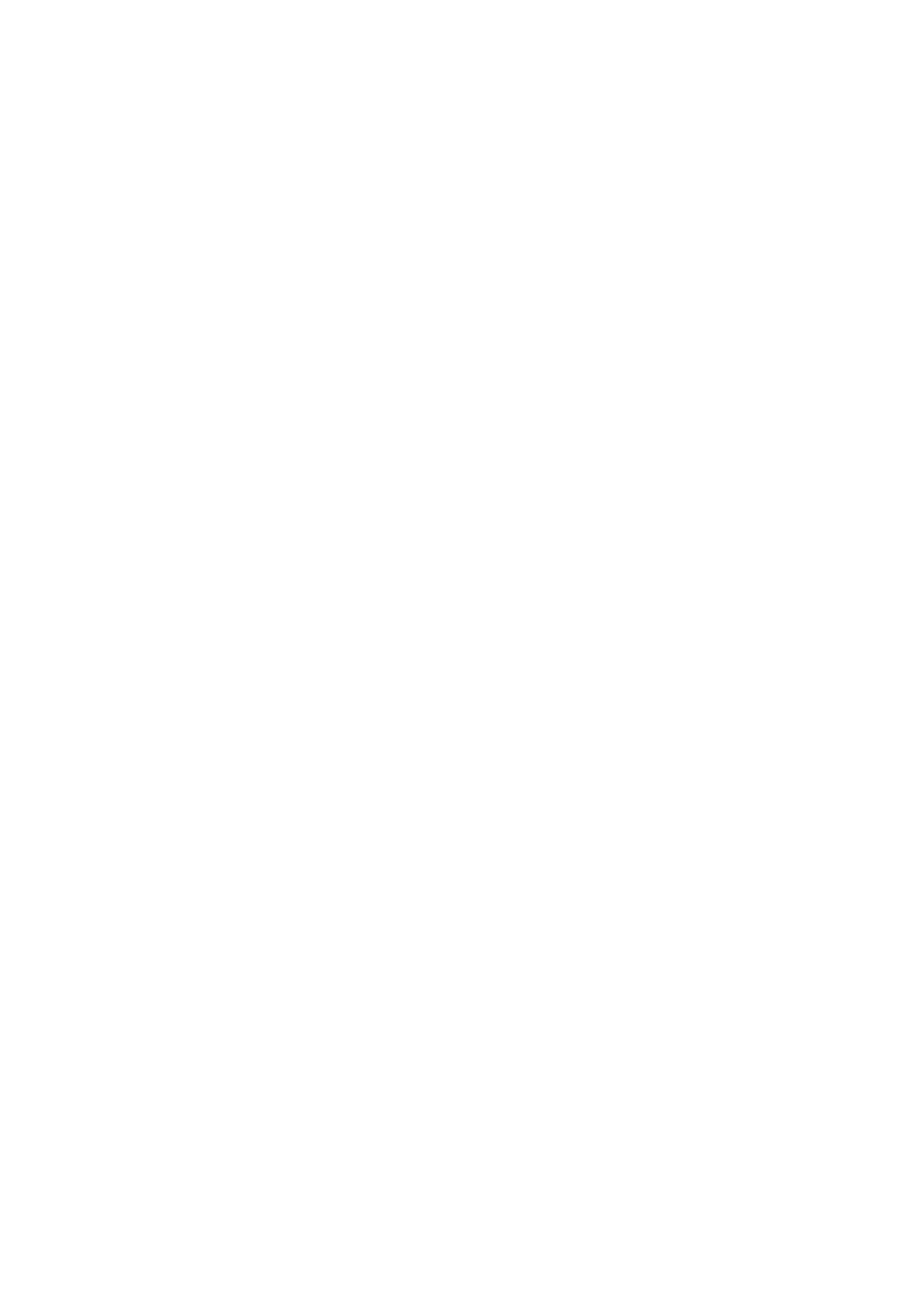# Introduction

 $\overline{a}$ 

In the budget speech for the year 2004-05, the Finance Minister of Kerala, on the south west coast of India, announced a marriage insurance scheme (Mangalya Padhathi) for girls in destitute families under which the government was to pay a monthly premium for eight years, and the amount that accrued, subject to a minimum of Rs.10,000 was to be given at the time of a girls marriage. It was conceived of as "a historical step towards affirming Government's role in providing social security for the poorest of our poor" (http://www.kerala.gov.in/).<sup>1</sup> The allocation of scarce budgetary resources away from 'alternative' channels of social security underscores interlocking concerns: a) the financial drain that marriages of girls pose to families and b) the implication of the state in the identifying women's interests with conjugality. In endorsing marriage as an important element of women's social security, a scheme such as the above enables families to invest disproportionately in marriage and to pay dowries.<sup>2</sup>

Match making and formalisation of marriage are a severe financial strain on parents of girls, as the painstaking and often stressful process of 'looking for a boy' dovetail with the financial outlays for the wedding including dowries that are often disproportionate to the levels of family income. In this essay, I will explore the emergence of a 'practical' rationale for dowry among formerly matrilineal castes in Kerala who did not practice dowry till the early-mid twentieth century. Recent research shows that dowry has grown to be an important basis of match making among a cross section of social groups in southern Kerala and was implicated in strategies of upward mobility (Osella and Osella, 2000, Lindberg, 2001, Kodoth and Eapen, 2005). However, my informants in the midland region of northern Kerala denied paying dowry and there was sufficient indication that they considered it demeaning to do so. In this context, the term dowry (or stridhanam) took on a very specific meaning i.e., the negotiation of exchange or demand-based transfers of property. Despite denials, marriage proposals for a small section of women did involve open negotiation and payment of dowry. These women were marked by a combination of poor social and economic profile and gender (feminine) attributes, circumstances that located them on the margins of patriarchal femininity and of the marriage market. I will argue that the denial of dowry by the formerly matrilineal castes in north Kerala was deeply ambivalent, the open negotiation and payment of dowry among a section of women revealed the patriarchal underbelly of bourgeois respectability in the region sustained by a shared ideological emphasis on conjugality as a normative premise of feminine identity. Among those who denied resort to it, the rationale for dowry informed more sophisticated bargaining and trade offs that implicated property concerns.<sup>3</sup>

<sup>&</sup>lt;sup>1</sup> The scheme was expected to incur an annual recurring expenditure of Rs.12.00 crore. State initiatives to organise marriages of poor women are not without precedent. Mass marriages have been conducted at public expense including gifts of household articles and cash for the couple in several parts of India. For instance, on June 29, 2006, the district administration in Meerut, Uttar Pradesh, organised the marriages of 24 women from a local women's home and each couple was given Rs 5000 by the Government. A report of the event pointed out that mass marriages had become very popular among the poor as it eased the pressure on the bride's family to spend huge sums as wedding expenses and dowry (http://www.newkerala.com/news3.php?action=fullnews&id=16008). Insurance companies have for long had special packages garnered towards marriages of girls (see AIDWA, 2003).

<sup>2</sup> There is an interesting irony in all this for Kerala is a region that was once famous for the scant regard among its people for the bourgeois institution of marriage. Until a hundred years ago, the considerable section of people who were matrilineal made little or no fuss at the formalisation of marriage, whether in terms of ritual or expense. The bare rituals and little expense of formalisation were drawn into the colonial interpretation of sexual relations as amounting to concubinage rather than marriage (Kodoth, 2001, 2006).

<sup>3</sup> Yoko Nishimura (1998: 162) notices a related process at work among the Nagarattars of Chettinadu, where a sharp rise in cash payments at marriage since the 1960s has altered drastically a relationship based largely on trust where a promise to pay rather than down payments had been the norm. Poor families, who found it difficult to raise substantial dowries, paid the price. The Nagarattar "strategy of hedging a large part of their caste capital as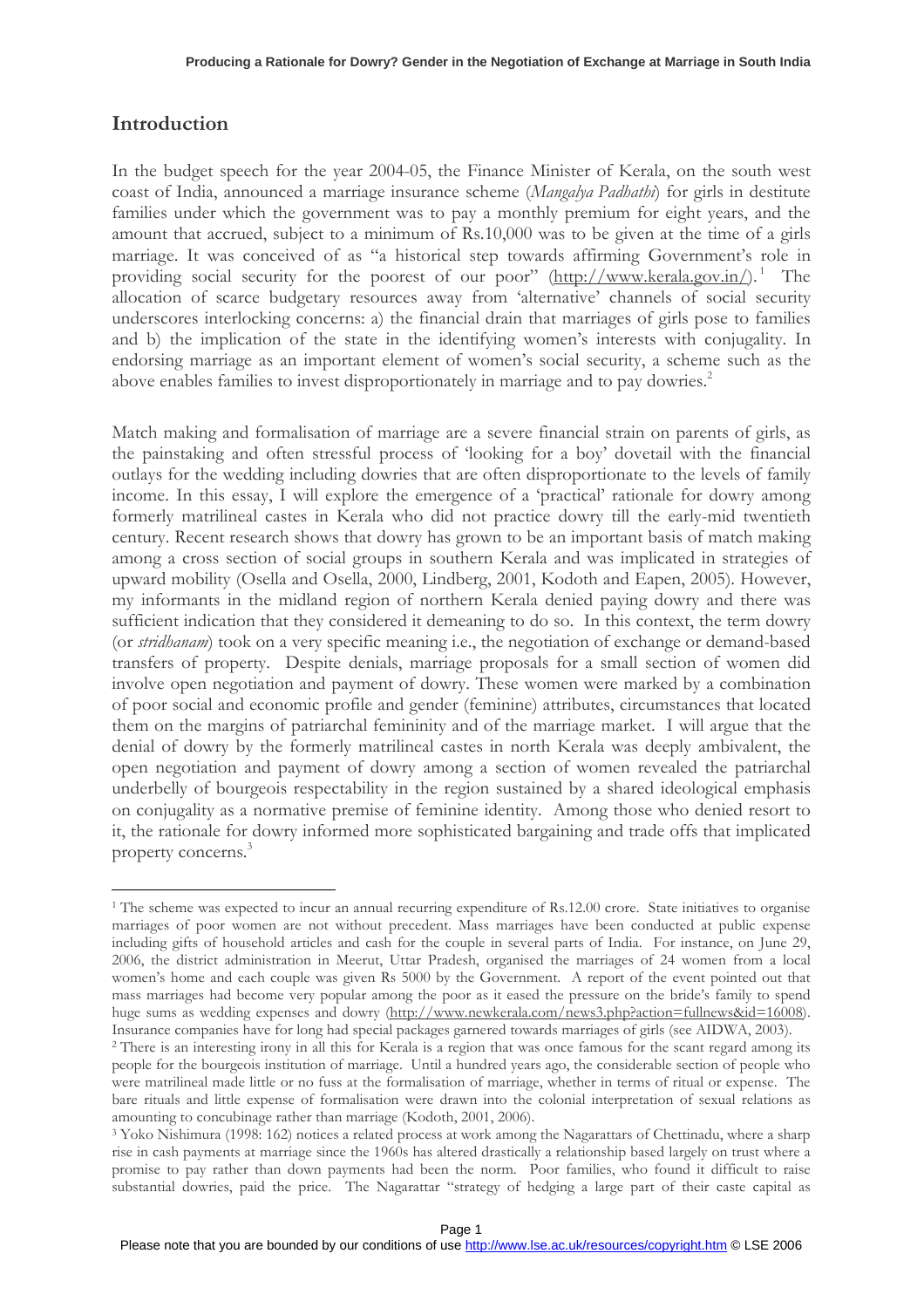$\overline{a}$ 

Dowry provides a novel entry point into the dominant discourse of development in Kerala, which highlights gender parity in creditable indicators of literacy, education and health. The oft told story of social development is underpinned by radical institutional change wherein antifeudal caste and class struggle enabled a more democratic form of family (Ramachandran, 1997),<sup>4</sup> an entrenched wisdom that has effectively obscured the transfer of patriarchal authority from feudal to modern conjugal institutions or the emergence of a conjugal regime of power. Significantly, it was within a conjugal regime of power that women's agency was mobilised towards the task of producing a literate, educated and healthy population. Social reform tied women's interests to caring capabilities, which it posed at once as natural to women but also cultural i.e., to be acquired in order to conform to emerging ideals of womanhood whether as mothers, wives or caregivers in the public domain (Devika, 2005). Drawing on a legacy of social reform, the framework of development legitimised marriage (patrilocal small family) as the appropriate anchor of women's interests as against previous institutional frames, which had privileged the natal (matrilineal) family or the patrilineal joint family (Kodoth and Eapen, 2005). The shift to a conjugal regime of power is reflected in the gradual decline in women's property rights independent of the conjugal family, a corresponding rise in dowry payments, the orientation of women's education towards domesticity and restrictions on women's employment (Ibid). In this context, the tendency in the mainstream development literature to pose dowry as aberrant or as an unfinished agenda in a linear trajectory of development (Ramachandran, 1997) is entirely at odds with the genealogy of dowry as a modern social practice embedded in the pursuit of development.

The exceptional character of dowry in northern Kerala is instructive precisely for its affirmation of the normative social order, founded upon conjugal property relations. Thus, the negative discourse on dowry was quite distinct from a feminist position that dowry is an affirmation of patriarchy or even a liberal position that it is a social evil. Here, property concerns were articulated through sophisticated gender 'bargaining' that stopped short of transfers of cash or real property. As the rationale for dowry came into the open among those who were poor, socially vulnerable and desperate, it also provided a contrast to the predominant tendency of the more educated and wealthy leading the way in adopting dowry or of the lower castes following the upper castes (Gough, 1956: 834, 845, Beck, 1972: 237, Epstein, 1973, Van der Veen, 1972:, Srinivas, 1996, Kapadia, 1995). It also militates against existing explanations that link dowry to prestige or social mobility by association with kanyadana, the notion of the gift of a maiden at marriage derived from the *dharmasastras* or to a mode of diverging devolution of property. The association with kanyadana has been made in empirical description (Van der Veen, 1972, Parry, 1979, Fruzzetti, 1982, Khare, 1970, Pocock, 1972, Raheja, 1988, Vatuk, 1972, Madan, 1975) amd as such it indicates the importance of the ways in which *shastric* ideals circulate in local contexts, gain meanings and authorise patriarchal practices and patrilineal identities. The link with inheritance rights has been largely theoretical but it too has drawn on the shastras as the source of Hindu law, which contained a notion of women's property in the notion of *stridhana* (Goody and Tambiah, 1973, Tambiah, 1989). However, the shastras achieved the status of being the source

women's property… also works to eliminate poverty stricken families by barring poor women from marriage. Both the married woman's respectability and the egalitarianism between the wife taker and wife giver are secured by such a drastic measure" (Ibid: 207, 138).

<sup>4</sup> Others have posed women's centrality to development as a legacy of matriliny (Jeffery, 1992) oblivious of the success of social reform in eliminating matriliny in favour of the patrilocal small family in the period leading up to development i.e., the early-mid twentieth century.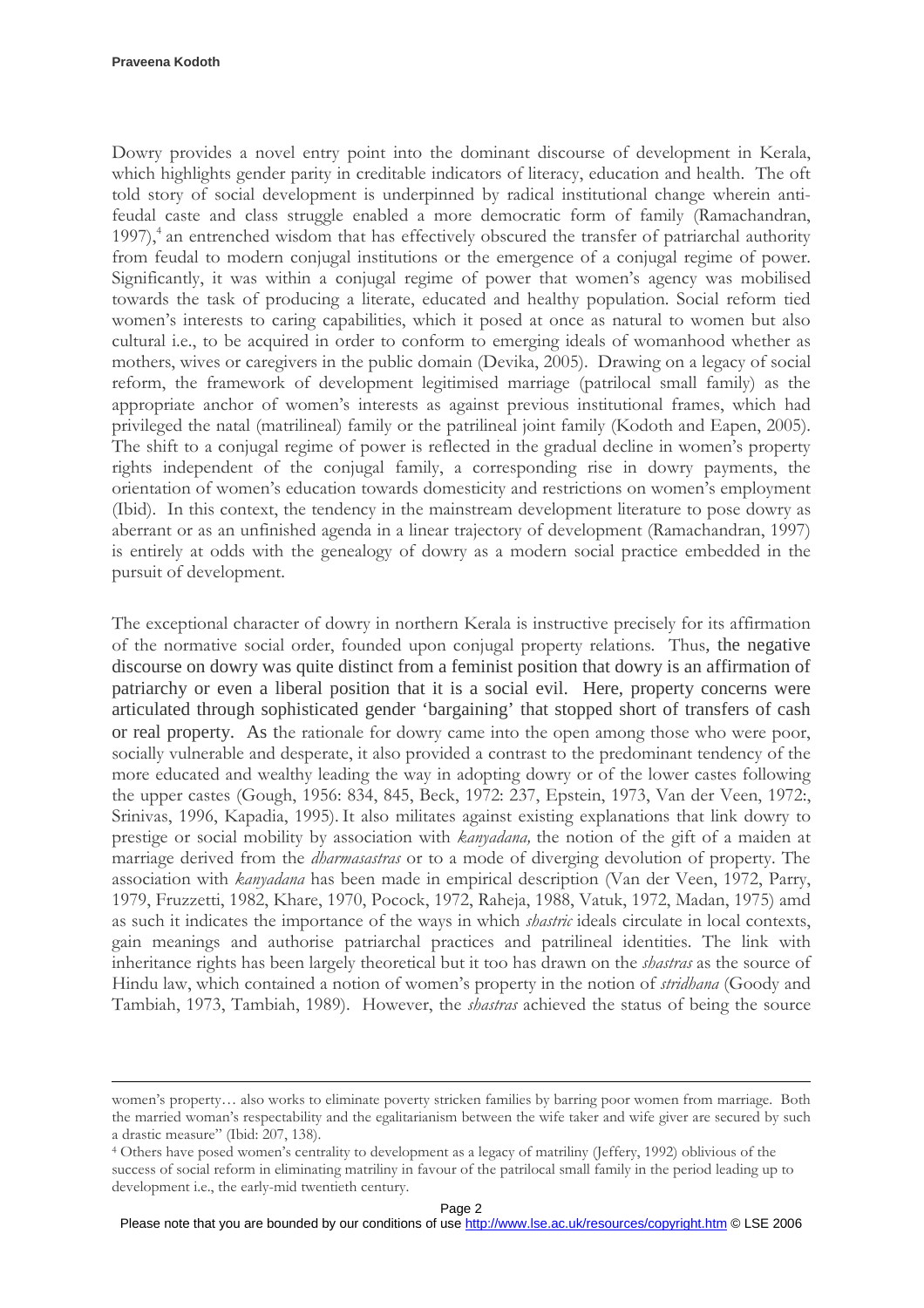of Hindu law largely through the patronage of the colonial administration (Derrett, 1998).<sup>5</sup> It has been shown that theorising of dowry (or for that matter empirical description) as inheritance is severely limiting. T. N. Madan (1975) emphasises the crucial gap between a notion of women's property, which may exit in the notion of dowry, and inheritance.<sup>6</sup> The ambiguities of dowry are highlighted in discussions of the influence of the dynamic of match making on the size of a dowry on the one hand and the influence of the position of a bride in her marital home on her access to the dowry on the other (see also Sharma, 1984: 70, Raheja, 1995: 24).<sup>7</sup> Crucially dowry and inheritance rights are strategies of patrilineal societies that differentiate men from women socially and appropriate women into a genealogy of the male gender.<sup>8</sup>

Dowry has been shaped in the context of the modern transformation of marriage, linked to broader shifts in political economy. Exploring the influence of state interventions on marriage through legal change and developmental processes, Kapila (2004: 384, 391) and Parry (2001: 794) document the emergence of dowry transactions in association with a new ideological emphasis on conjugality denoted by monogamy, indissolubility and intimacy. Srinivas, (1996: 162) is at pains to distinguish 'modern' dowry in several Indian contexts from previous custom linking the former to emergence of the modern sectors -- employment in the organised sectors, education and monetisation of the economy – association with which privileged men as bridegrooms.<sup>9</sup> At another level, significantly, it was men marked by their access to the modern sectors who maintained that women's place was in the home where their interests were to be directed towards conjugal domesticity (Walsh, 2004, Chatterjee, 1999). Thus, in contrast to the rift with the colonial state on interventions into several aspects of personal law, which have been much emphasised in the scholarship (Ibid), colonial state's perspective on property relations initiated by marriage was much more widely shared.<sup>10</sup>

<sup>&</sup>lt;sup>5</sup> The *shastras* were a code of ethics and reflections on morals of the times they were written in and their reincarnation as the source of Hindu law was a monumental feat of the British colonial administration (Derrett, 1985, 1999). Kanyadana and the associated notion of stridhanam gained legal authority and a normative status over diverse local usages in this process (Kishwar, 1994, Carroll, 1989, Sheel, 1999).

<sup>6</sup> Indeed dowries could form substantial portions of natal family property. Gifts at and after marriage are consistent with a unilateral flow of gifts in hypergamous contexts, in isogamous contexts they reverse the flow observed until marriage (Mayer, 1965: 234). And significantly in both contexts, gifts embodied the enduring relationship of a married woman to her natal kin (Raheja, 1995, Vatuk, 1975, Kapadia, 1995).

<sup>7</sup> As Raheja (1995: 24) points out, the failure to meet dowry demands has claimed women's lives and made women feel insecure and unwanted; "to speak, then of dowry as a form of 'inheritance' for women skirts these overwhelming important issues of power and authority" (see also Heyer, 1992: 425).

<sup>8</sup> Luce Irigaray (1988) argues that patriliny denies a genealogy to the female gender by incorporating women through marriage into the genealogy of the male gender. There is an echo of resistance to this in a response to social reform by an early woman writer from Travancore. Ittichiriyamma, who starts by making fun of the emerging practice in 'sophisticated' circles of identifying a woman by her husband's name, eventually asks in exasperation why a woman couldn't be allowed to keep her own name?' (Devika ed. 2005).

<sup>9</sup> There are striking connections between the emergence of dowry and/or its growth and the processes of development -- industrialisation and urbanisation (Sen, 1999, de Haan, 2004, Parry, 2001, Lindberg, 2001, Kapadia, 1995, Bradford, 1985), commercialisation of agriculture (Upadhya, 1990, Heyer, 1992), land reforms (Gupta, 2000, Kodoth, 2005), remittances from international migration (Osella and Osella, 2000, Kurien, 2002) and Left political struggle, (Uyl, 1992, Ruud, 1999). A recent survey focussed on dowry in 18 states reveals its connections with developmental processes (AIDWA, 2003).

<sup>10</sup> Thus, the Hindu Widow's Remarriage Act, 1856, held that remarriage would be at the cost of property rights from the previous marriage. As it was targeted at the prohibition on remarriage, which affected mostly upper caste widows, it enabled new restrictions on property rights of women not previously under prohibition from remarriage (Carroll, 1989). Where the colonial administration in the Punjab used levirate protect the patrilineal landed interests of dominant groups, conjugal property relations within a patrilineal framework was pitched against independent claims of widows (Chowdhry, 1996). Chandra (1998: 97) argues that the decision of the Appellate court to allow the plea for restitution of conjugal rights in the 1887 Rukhmabai case implicated important English legal assumptions of the day, which even denied the wife the right to sue her husband in a civil court.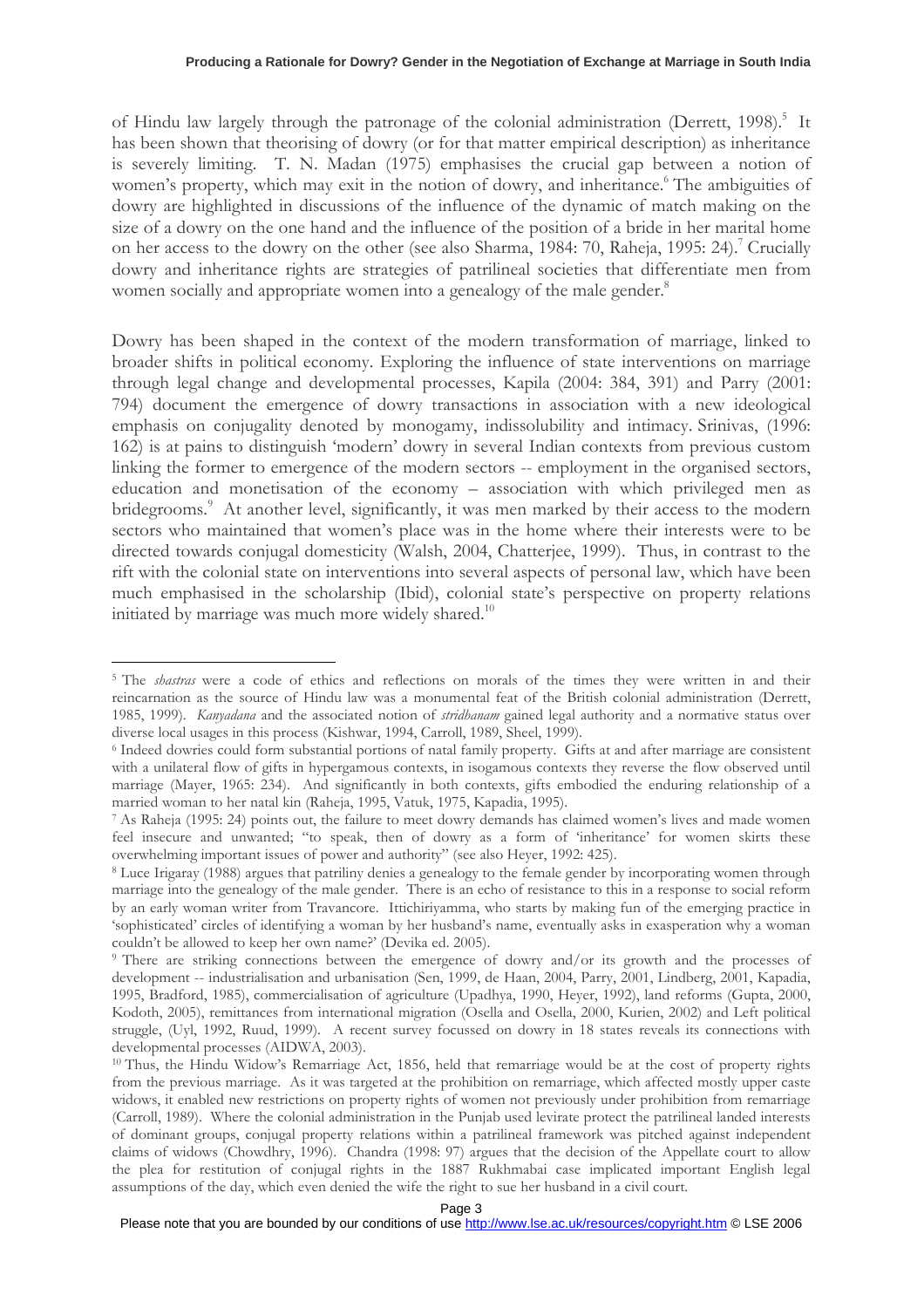$\overline{a}$ 

Indeed, since the colonial period, the state in India has deployed a notion of marriage informed centrally by conjugal property relations. This perspective is most sharply illustrated in the case of the matrilineal 'Hindus' in Kerala, where socially sanctioned modes of sexual cohabitation were not locked into property rights (of maintenance and inheritance) and multiple sexual associations were sanctioned by custom. Under colonial law customary relations constituted not marriage but concubinage (Kodoth, 2001, 2004). In the late nineteenth and early twentieth century, social reformers combated this interpretation by campaigning for institutional change at the local level and through legal reform to sanction conjugal property relations and eventually the matrilineal castes were incorporated into the Hindu code bills, which became law in 1956.<sup>11</sup> Though the legal processes of the state had advanced the ideals of monogamy and conjugal stability, aspirations to this ideal were honed through 'development' that became widely accessible in the second half of the twentieth century, providing incentives for the spread of dowry among groups that previously had no such custom (Kodoth and Eapen, 2005). Thus the obvious growth of dowry since its prohibition in 1961 indicates that social processes were clearly at odd with legal change.

This paper draws on field work in 2001 and 2005 in Belur,<sup>12</sup> a village in the midland region of northern Kerala, and the taluka town and district headquarters. It is organised in three sections. In the following section, I explore a context for the emergence of a rationale for dowry in Kerala in the link between the generalisation of dowry in India and a gendered market dynamic that sustains it. Section three discusses dynamic of property negotiations among the matrilineal castes in northern Kerala focusing on the conditions under which dowry demands become explicit.

# The Transformation of marriage in India

It has been argued that bride price, which was practiced widely in nineteenth century India has been replaced progressively by dowry in the twentieth century ((Bhatt and Halli, 1999, Srinivas, 1996, Banerjee and Jain, 1999).<sup>13</sup> This proposition not only reduces the complex nature of exchange at marriage to overarching categories of dowry and bride price but also obscures the emergence of a fairly standardized notion of dowry at the cost of previously heterogeneous bases of marriage payments. In his essay Some Reflections on Dowry, one of its proponents M. N. Srinivas (1996: 161) locates the beginnings of 'modern' dowry in a market dynamic shaped in the colonial period, as against custom, embedded in a pre existing dynamic of kinship. "Young men who had salaried jobs or careers in the profession were sought after bridegrooms. They were 'scarce commodities'. The parents of the lucky youths demanded cash and such goods as cycles, woollen suits etc as part of the wedding agreement. The monster of modern dowry has grown from such humble beginnings" (emphasis added). However, a market dynamic of scarcity and competition regulated inflationary dowries under acute forms of customary hypergamy. In this context,

<sup>&</sup>lt;sup>11</sup> The reform of family in Kerala was closely intertwined with reform of feudal property relations. Among the propertied sections, reforms that would enable the conjugal family and individual property rights was advocated by those who were tenants of feudal landholders or younger members of feudal landholding families (Kodoth 1988). <sup>12</sup> Names of places and people have been changed to protect identity.

<sup>&</sup>lt;sup>13</sup> Banerjee and Jain (2001: 106) raise problems with the argument made by demographers that brideprice has given way to dowry on account of changes predominantly in population variables (see Bhatt and Halli, 1999), pointing out that if you take into account morbidity transition in the 1920s, the consequent decline in widowers joining the ranks of bride grooms, and the increasingly female adverse sex ratios since 1961, there should have been greater scarcity of men in each marriageable age cohort in the 1960s than now. But bride price was more prevalent in the mid twentieth century than now. By the demographic reasoning, by 2000 dowry should be declining rather than growing in Kerala, which achieved demographic transition in the 1970s.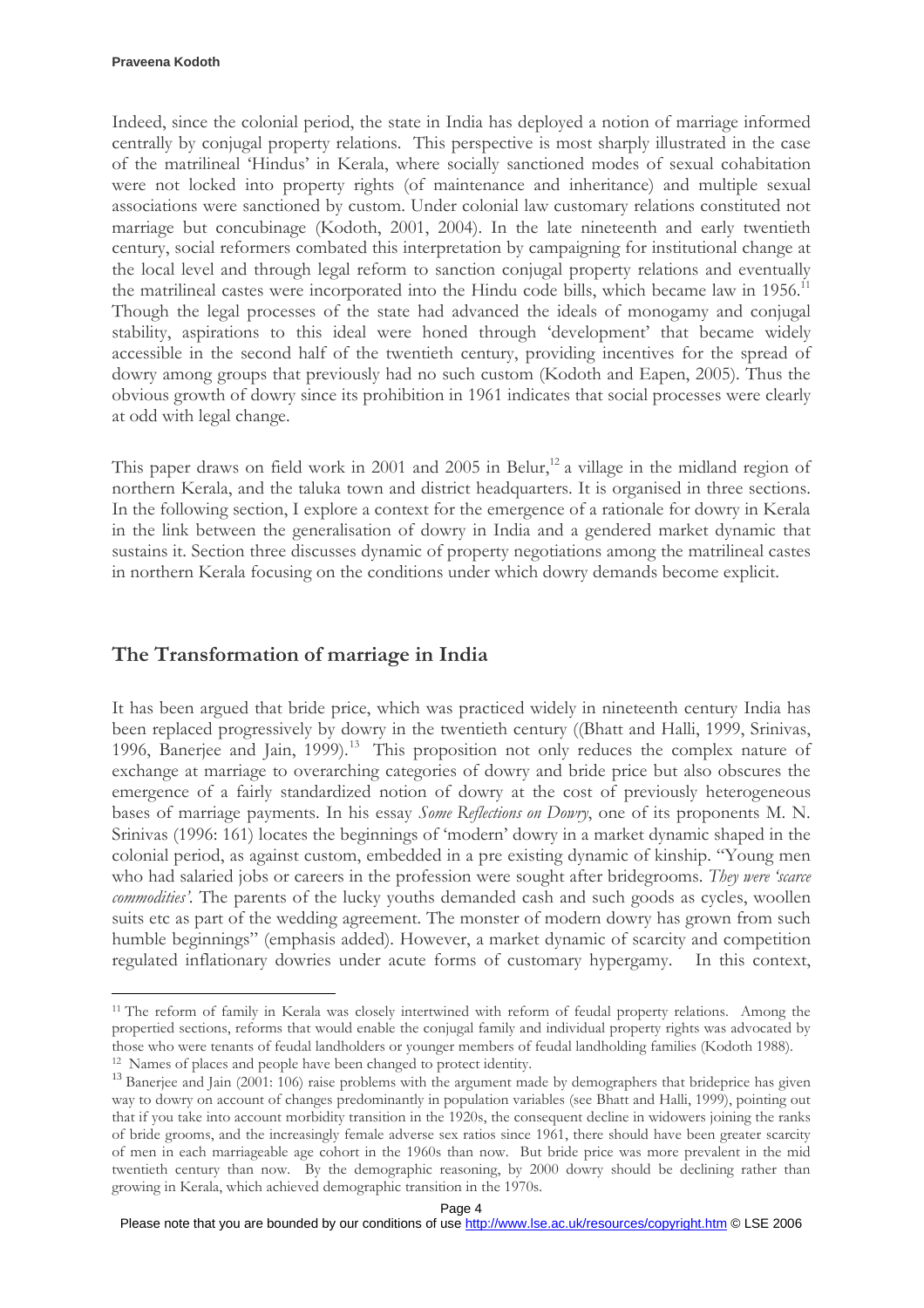'modern' dowry is distinguished by the conditions under which it is articulated, conditions specific to the twentieth century and to development and modernity.

Among isolated social groups mostly in northern India, hypergamy (marriage of women upwards in the social hierarchy) combined with 'continuous internal hierarchy', to enable social climbing permitting wealthy families lower in the social order (whether denoted by clans or villages) to buy connections with families higher than them by offering significant dowries.<sup>14</sup> In such contexts, dowries were articulated explicitly as groom price, "reflected in the fact that the more ambitious a father and the higher in the hierarchy he aspires to marry his daughter, the more he must be prepared to pay as daj" (Parry, 1979: 240, see also Van der Veen, 1972: 102, Pocock, 1972, Khare, 1970, Shah, 1982).<sup>15</sup> However, dowry was also implicated in the inferiority of wife givers to wife takers 'in perpetuity' i.e., not only could you not reverse the flow of women but hypergamy cast inferiority on families who married their girls among their social equals. In this context, the prospect of marrying girls horizontally on the social scale was an unhappy one, but keeping them unmarried spelt dishonour. Hence, there was sufficient pressure to offer sizeable dowries for bride grooms of high or adequate social status, for fear of being outbid, and/or to limit the number of girl children through infanticide or social neglect (Parry, 1979: 213-18, 237- 246, Dumont, 1970, Kapadia, 1966, Miller, 1981).<sup>16</sup>

Significantly, the Nambudiri Brahmins in the southern Indian state of Kerala too practiced dowry linked to hypergamy. They however generated and resolved the problem of scarcity of bridegrooms quite differently. Sexual alliances between Nambudiri men and women of acceptable lower castes constituted an inter-caste version of hypergamy. However, lower caste families who married their women upward to Nambudiris did not pay dowries though well into the twentieth century they associated prestige with such an alliance (Panikkar, 1995). The Nambudiris had honed primogeniture to extreme dimensions whereby only the eldest male sibling in a family was permitted to marry within the community. Younger males had sexual alliances with women of permitted lower castes. Nambudiri women were governed by a different order of institutions. Polygyny was sanctioned and rampant in the community but could absorb only some of the excess of women generated by primogeniture. Spinsterhood too was sanctioned, contingent only upon the performance of marriage ceremonies when they died and before they were cremated (Mencher and Goldberg, 1967, Kapadia, 1966).<sup>17</sup> In this context,

<sup>14</sup> The rare instance of of hypergamy outside the north and west of India was among the Rarhi Brahmans in Bengal (Dumont, 1970). In the literature, hypergamy and isogamy have been drawn into a distinction between north and south India respectively (Dumont, 1983, Kapadia, 1995). Rigid distinctions between the north and south tend to underestimate the temporal and spatial diversity in marriage payments. However, the preference for marriage at close distance and among close kin in south India tempered patriliny, sometimes blurring the distinction between kin and affine and raising difficulties for established anthropological categories. This was emphasised where a girl married her maternal uncle or his son, which introduced a constant flow of women into their mother's lineage (see Kapadia, 1995, Bradford, 1985, Good, 1991).

<sup>&</sup>lt;sup>15</sup> If marriage across 'continuous internal hierarchies' or status groups within castes was a means of mobility, prestige could be accumulated or lost according to the nature of marriage alliance, bringing hierarchy into a continuous state of flux (Parry, 1979, Van der Veen, 1972).

<sup>16</sup> Hypergamy had its effect in making infanticide more general in the top clans. In three of the most superior royal clans in the region the sex ratios in 1852 were reported to be 40.31, 33.52 and 21.75 girls per 1000 boys (Parry, 1979: 215-16). However, the restricted nature of this lethal form of hypergamy meant that female infanticide was restricted to small groups i.e., higher ranks of the hypergamous groups. Thus, sex ratios were not skewed even at the macro regional level in northern and western India in the late nineteenth and early twentieth century though female infanticide was rampant among specific groups. However, the spread of dowry across the country in the twentieth century generalised the incentive to discriminate against girl children. Significantly then sex ratios at the macro level began to indicate female disadvantage in survival since the 1950s (Banerjee and Jain, 1999).

<sup>17</sup> A proclamation issued in 1864 by the regent queen of Travancore, Rani Parvati Bai, underscores this context and bears evidence to the emergence of governmental pressure to ensure that girls are brought necessarily within the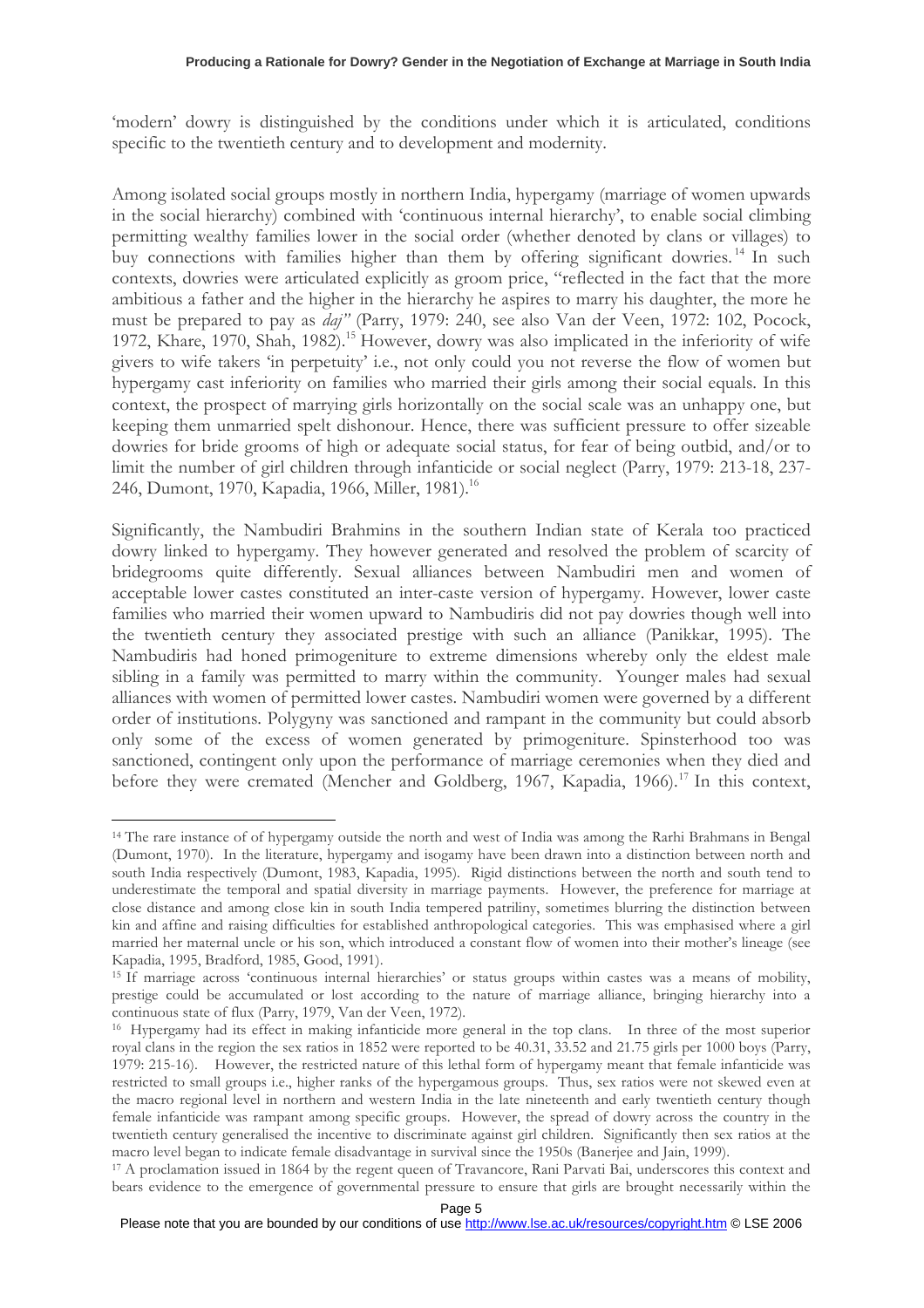$\overline{a}$ 

inflationary dowries were linked to acute primogeniture rather than hypergamy itself. My material from Kerala indicates that in poor families, unable or unwilling to pay the disproportionate rates of dowry that is expected by potential bride grooms, girls have to contend with the possibility of enforced spinsterhood or an even less 'respectable' option of seeking out sexual alliances which may or may not lead to marriage.

A consistent shift towards a system of dowry, indicating asymmetric exchange in favour of the bride groom's family is evident on at least three grounds: a) the emergence of dowry payments where no previous custom was known to exist, b) the denigration and associated decline of customary institutions of bride price involving nominal or substantial payments by the bride groom's family to the bride's, and c) an expansion of the relative contribution from the bride's family to the gifts exchanged at a marriage, particularly where such exchange was symmetrical in the past. However the shift to a system of dowry has also involved a new form of bride price, where women are literally sold in marriage to men, sometimes ending in sex trafficking, in regions marked by skewed sex ratios in northern India (Blanchet, 2005, Kaur, 2004).

As we have seen under conditions of hypergamy among groups with continuous internal hierarchies in northern and western India, dowry merged easily with groom price as the price of an alliance with a family of superior status. The flow of gifts was overwhelmingly in favour of the bridegroom's family blurring the boundaries between dowry and groom price. In these contexts, lower status groups of the hypergamous castes, lower castes and pastoral groups paid bride price (Parry, 1979, Pocock, 1972, Van der Veer, 1971: 27, 46-47, Kapila, 2004). Bride price marriages too were explicit market transactions and there was no confusion here with gifts.<sup>18</sup> For instance, when a woman remarried the first husband was compensated by the second for the bride price he had paid. The groom price aspect was less apparent where internal hierarchies did not pre-exist a marriage but was brought into being by it (Vatuk, 1975: 159-63, Madan, 1975: 232) or where mutuality rather then hierarchy is believed to underpin the giving of gifts to the bride groom (Raheja, 1988: 118, 1995). Despite discursive distinctions on issues of hierarchy and mutuality, scholars agreed that gifts such as jewellery and clothes, usually seen as belonging to the bride, may be called upon to service the needs of her marital family or may have to be passed on as gifts (see particularly Madan, 1975: 234-37, Sharma, 1984, Raheja, 1995).

The discussion of dowry and bride price in isogamous contexts is quite distinct. In many such contexts, bride price referred to a monetary payment, sometimes denoted by a specific term and made by the bride groom's family to the bride's. For most part bride price was part of a web of ritual transactions that included gifts in both directions, endowment of the bride with jewellery, clothes and other customary articles, like vessels, which were also considered a woman's 'dowry'. In Malwa, in central India, bride price seems to have been outside ritual prestations. The prestations observed were remarkably similar to those in north India but "[t]he comparative expenses of marrying a son or daughter are fairly equal, with the boy's if anything the heavier" in the mid twentieth century (Mayer, 1965: 233). In lower caste and in some Rajput marriages too the bridegroom's family were called upon to pay a sum of money to the bride's father. "Unlike

framework of marriage. It notes that high dowries had led to the sale of properties and left women of 30 and 40 years unmarried, encouraging some of them to go astray and deems that henceforth all girls should be married between 10 and 14 years of age, that all girls currently age 14 or above should be married within the following year and limits the level of dowry that may be paid (Govindan Nair, nd: 181).

<sup>18</sup> Writing about the Anavil Brahmans in Gujarat, Van der Veen (1972: 29) uses the terms dowry and bride price as inclusive of all other gifts, most of which went from the bride's family to the bride grooms, including that which the girl took with her as her dowry. Thus in cases of bride price marriage, the dahej (bride price) would be big enough to cover the expenses on the girl's dowry, gifts to the bride groom and others in his family. Van der Veen (1972: 51) points out that several Brahmin and upper caste groups in Gujarat engaged in bride price rather than dowry.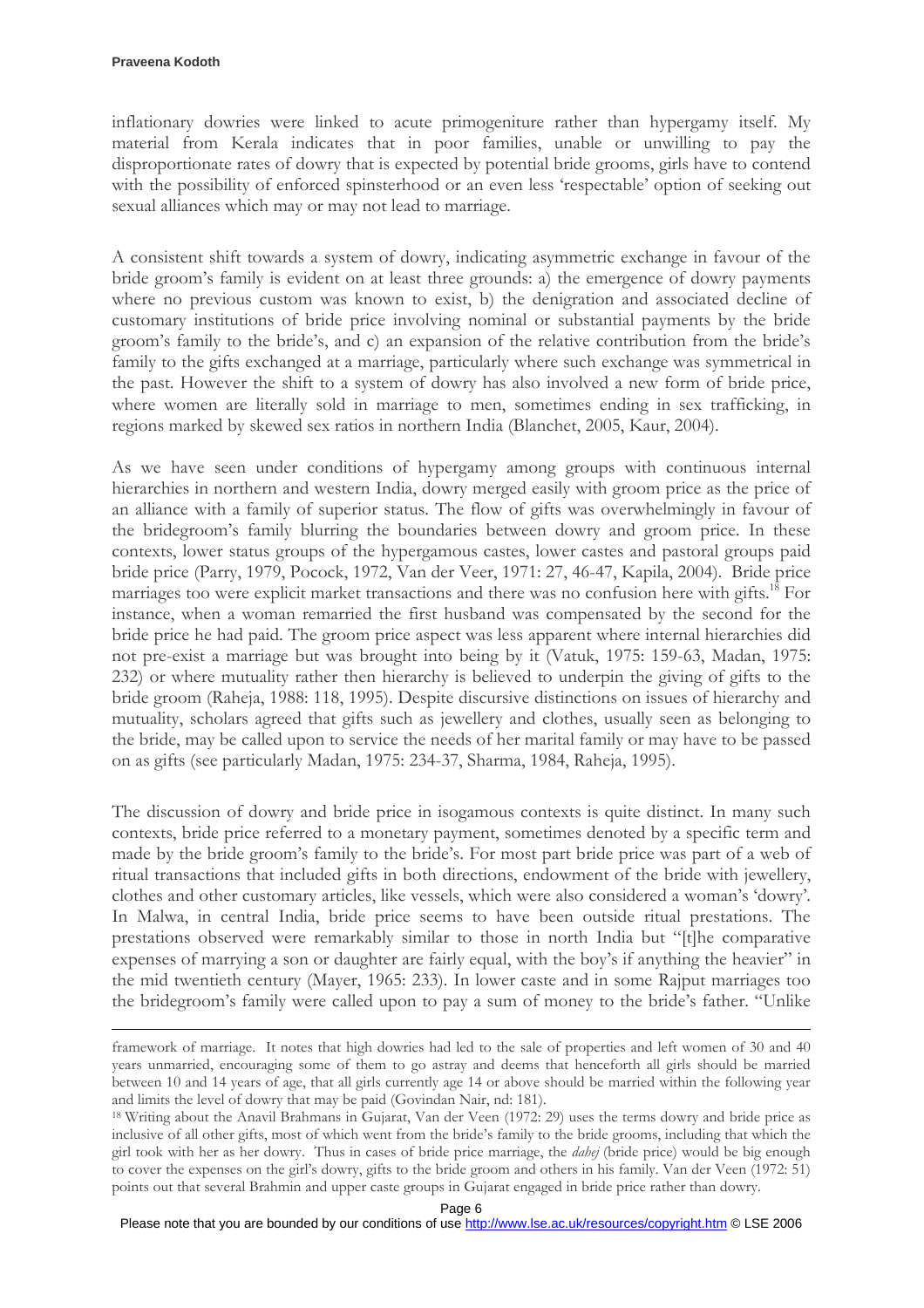the lack of discussion of the size of the dowry (which consists only of furniture, vessels etc., and is not inflated with jewellery or cash) the size of this payment is the subject of hard discussion, one might even say bargaining, by the prospective affines" (Ibid, 234).<sup>19</sup>

Bride price was given up by some castes in a self conscious process of adopting a new identity.<sup>20</sup> New forms of dowry have been captured as a new monetary payment to the bride groom's family, distinct from the exchange of gifts.<sup>21</sup> Dowry is captured also in new kinds of pressures on the bride's family. For instance, at the close of the twentieth century, Nagarattar parents were under pressure to match expectations of property transfers from a bride groom's family, which had been telescoped into a one time payment, where previously they were projected into the future (as promissory notes) and met according to need (Nishimura, 1998). Customary institutions of women's property among the landed groups of Tamil Nadu and Andhra Pradesh, (Mukund, 1992); and among the Nagarattar of Chettinad and Nattati Nadar of Kanya Kumari are being sucked into a system of groom price (Nishimura, 1998, Kolenda, 1984). Besides, among the landed rural-urban elite in coastal Andhra, and upwardly mobile formerly matrilineal Ezhavas in southern Kerala there is increasing pressure to give dowry (katnam, stridanam) in gold and cash rather than land (Upadhya, 1990, Osella and Osella, 2000). In some accounts, however, the groom price and dowry have tended to merge as demands are made and settled directly or strategically, for the transfer variously of gold, cash, land, houses, household articles and consumer durables. For instance among a cross section of groups in West Bengal, dowry/groom price are embedded in grossly asymmetric exchange of gifts (Fruzzetti, 1982, Donner, 1999).

<sup>&</sup>lt;sup>19</sup> Significantly even where dowry was customary, direct negotiation was not necessarily the norm. The Rajputs in the Kangra observed dowry as a custom and were known for paying inflationary dowries but they avoided direct negotiations between families, settling the issue through mediators (Parry, 1979). In contrast, dowry was the subject of hard bargains made explicitly in rural West Bengal (Furzetti, 1982). Among the Okkaligas in Karnataka, up to the mid twentieth century the bride's kin used to list their demands about the sarees and jewellery that the groom's kin had to provide (Srinivas, 1996: 160).

<sup>20</sup> Nicholas (1967: 74) points out that in the 1920s the Mahisya peasant cultivator caste in Midnapur, Bengal, adopted a new identity, as a part of which they gave up bride price (kane pan) and replaced it dowry (youtuk), those these payments were minor compared to the gifts the bride took with her which was contributed by her natal and marital families. The Bagdis, an untouchable caste in Bardhaman district reforms itself under Communist patronage since the 1970s (Ruud, 1999: 260). Srinivas (1996: 174) points out that since at least the 1930s, educated Okkaligas in the Mysore-Mandhya region have considered bride price, referred to as muyyi, as amounting to the sale of the bride and hence demeaning. By the 1950s they had started paying a dowry.

<sup>&</sup>lt;sup>21</sup> Ethnographies from different regions of India indicate that these payments have emerged progressively since the early-mid twentieth century. In Thanjavur, the lower castes still practiced bride price, while the Brahmins had adopted a new practice of paying cash dowries over and above the gifts they endowed their girls with at the beginning of the century (Gough, 1956: ). Beck (1972: 237) finds that in Kongunadu (broadly western Tamil Nadu) many wealthy families had begun to adopt dowry in the sense of a lump sum paid by the bride's father to the groom's. She notes that the same families refuse to take *muy*, a payment made by guests, which went towards the expenses of the marriage. In the closing decades of the twentieth century, the practice of dowry payment in cash or gold had spread among the lower castes in different parts of Tamil Nadu (Kapadia, 1995, Srinivasan, 2005). Dowry was an established practice among the thottam farmers in rural Coimbatore in the 1980s (Heyer, 1994). Srinivas (1996: 166-168) writes about several groups that paid bride price until the early-mid twentieth century including the Okkaligas and Tamil Brahmins in Mysore. The Okkaligas in two villages shifted from bride price to dowry in the mid twentieth century (Epstien, 1973: 199). According to Bradford (1985), the Lingayats in a north Karnataka town shifted from bride price to dowry during the mid twentieth century. The urban-rural landed elite in coastal Andhra abandoned bride price and adopted dowry in the context of commercialisation of agriculture in the early decades of the twentieth century (Upadhya, 1990). In rural and urban areas around Pune in Maharashtra, non Brahmin castes had given up bride price denoted by the term  $dy_{ij}$ , in favour of an entirely new payment in the reverse direction called *hunda* (Benei, 1996: 23-30). With the nominal exception of the Satnamis, a reformed untouchable caste, the non Brahmin castes in Chattisgarh in central India had virtually given up paying bride price (Parry, 2001). There are suggestions that bride price was practiced widely in West Bengal and came under the axe at different junctures in the twentieth century (Nicholas, 1967, Banerjee and Jain, 1999, Ruud, 1999).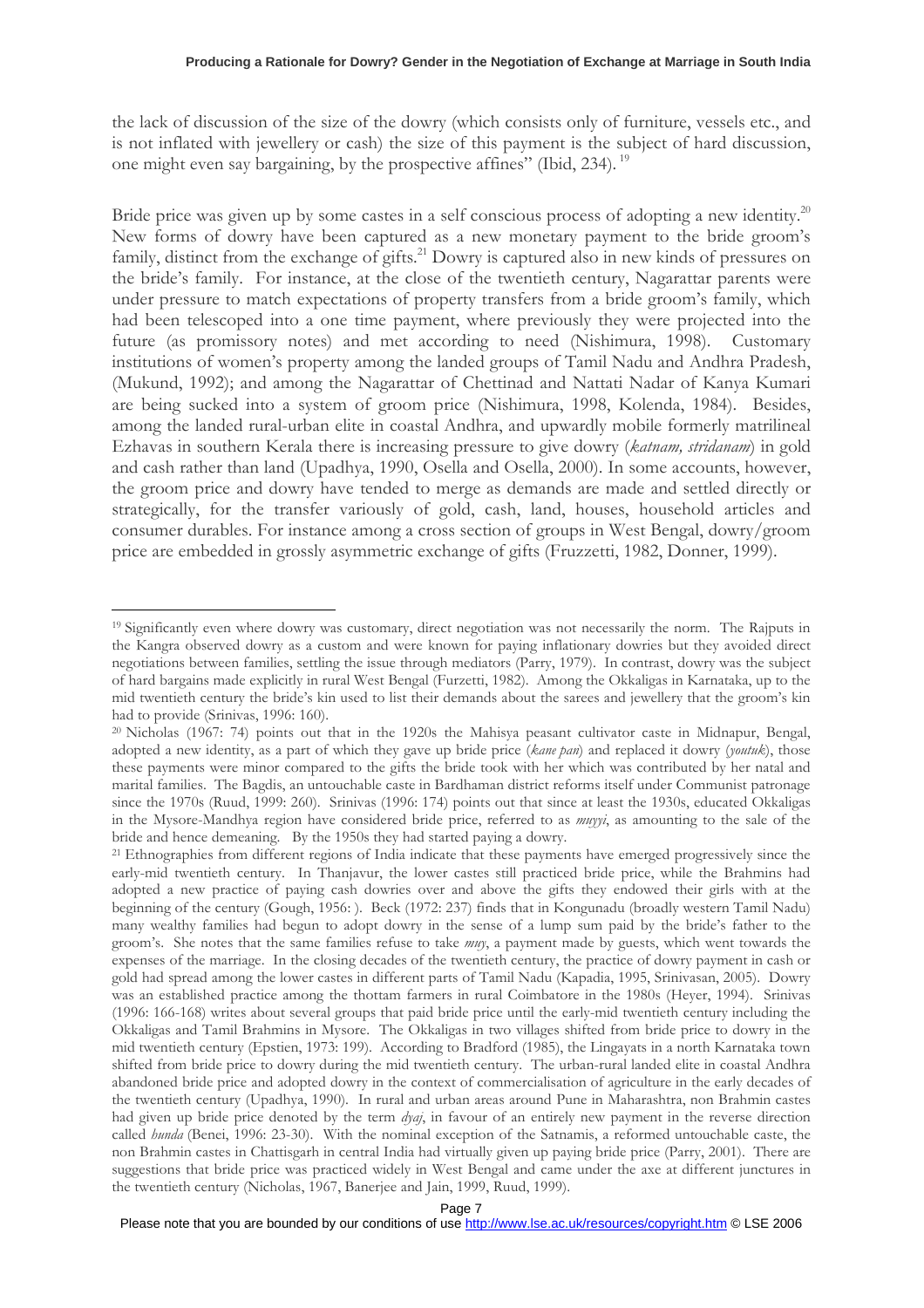#### **Praveena Kodoth**

 $\overline{a}$ 

'Modern' dowry has grown through the generalisation of a gendered market dynamic of match making at the cost of previously heterogeneous bases of exchange. Bridegrooms are privileged for their access to modern education and salaried jobs in the 'organised' sector, transnational employment in conditions of globalisation. The desire for bridegrooms with modern qualifications and assured income prospects but largely within acceptable social/caste boundaries creates a highly segmented market for bridegrooms (Banerjee and Jain, 1999).<sup>22</sup> For women however education and employment are mediated by marriage, and subordinate to it.<sup>23</sup> Marriage is seen as a virtue in itself hence normative feminine values are dispersed over family economic background, bourgeois domesticity, which includes a measure of education, grooming and appearance. Notions of beauty were particularly important and fair skin and long black hair seems to have been emphasized in regions and cultures across the country (Vatuk, 1972: 78, Donner, 1999: 90, Fruzzetti, 1982). Further, there is pressure to get girls married at ages considerably lower than that of boys, allowing men to reach out to successively younger girls while shrinking options for older women. These factors make the marriage of girls considerably more urgent than that of boys of similar age groups. Along with the asymmetry in the basis of valuation of brides and bride grooms, the scarcity of the 'desirable' bride grooms in relation to the numbers of girls competing for them means that in theory even well educated, employed girls have to furnish a groom price, for fear of being outbid by those less qualified (Banerjee and Jain, 1999: 107).

However, dowries are not restricted to educated, 'well' employed sections of bride grooms or to the upper castes. At the lower levels of the income scale, men can and do delay their marriages in the search for steady livelihood options and hence parents of young unmarried women of this class offer dowries to draw them into a marriage (Banerjee and Jain, 1999: 107). Poor and lower middle class households pay dowries so that the bride groom may invest in small-scale trade or service sector work (Gupta, 2000). They use hard earned security benefits such as provident funds or gratuity payments in the factory sector or alienate land or other property to pay dowries (Lindberg, 2001, Gupta, 2000, Wadley, 1994, AIDWA, 2003: 78).<sup>24</sup> Families of boys have begun to claim dowry as their due even in the absence of any special qualification (Benei, 1995: 44). Kapadia (1995: 67) points out that impoverished young men make demands because it is the "sophisticated thing to do" (see also Srinivasan, 2005). Thus going beyond the scarcity of 'desirable' bridegrooms women seem to be paying the price for the importance attached to conjugal patronage.

<sup>&</sup>lt;sup>22</sup> The desire for bride grooms possessing modern qualifications and employment has been documented in a ethnographies of social groups that stressed clan based markers of status (Van der Veen, 1971: 63, Parry, 1979: 271- 272, Khare, 1970) as well as others (Vatuk, 1972: 77, Wadley, 1994: 241, Kapadia, 1995, Upadhya, 1990, Nishimura, 1998, Bradford, 1985, Srinivas, 1996).

<sup>23</sup> See particularly Khare (1970: 100) who points out that despite norms of hypergamy, in practice poor but well educated and employed boys of low ranks may be offered girls from higher ranks but this does not hold true for poor educated or employed girls.

<sup>&</sup>lt;sup>24</sup> This is heightened by the perception that marriage is the principal source of social security for women. Working class women in agricultural labour and traditional industries have invested inordinately in marriage payments in order to attract men who would 'shelter' their daughters from the harshness of capitalist labour. In some instances they had rendered their own livelihoods precarious, by converting their hard earned social security benefits from employment into marriage payments, or selling land received during the agrarian reform (Lindberg, 2000, den Uyl, 1994, Kodoth, 2005, AIDWA, 2003). An informal 'Mangalya scheme' in southern Tamil Nadu has touts mobilising poor women to go to work as casual labourers in Tirupur, a nodal point of garment manufacturing. After two or three years they are paid Rs 20,000 to finance their marriage (Business Line, May 7, 2004).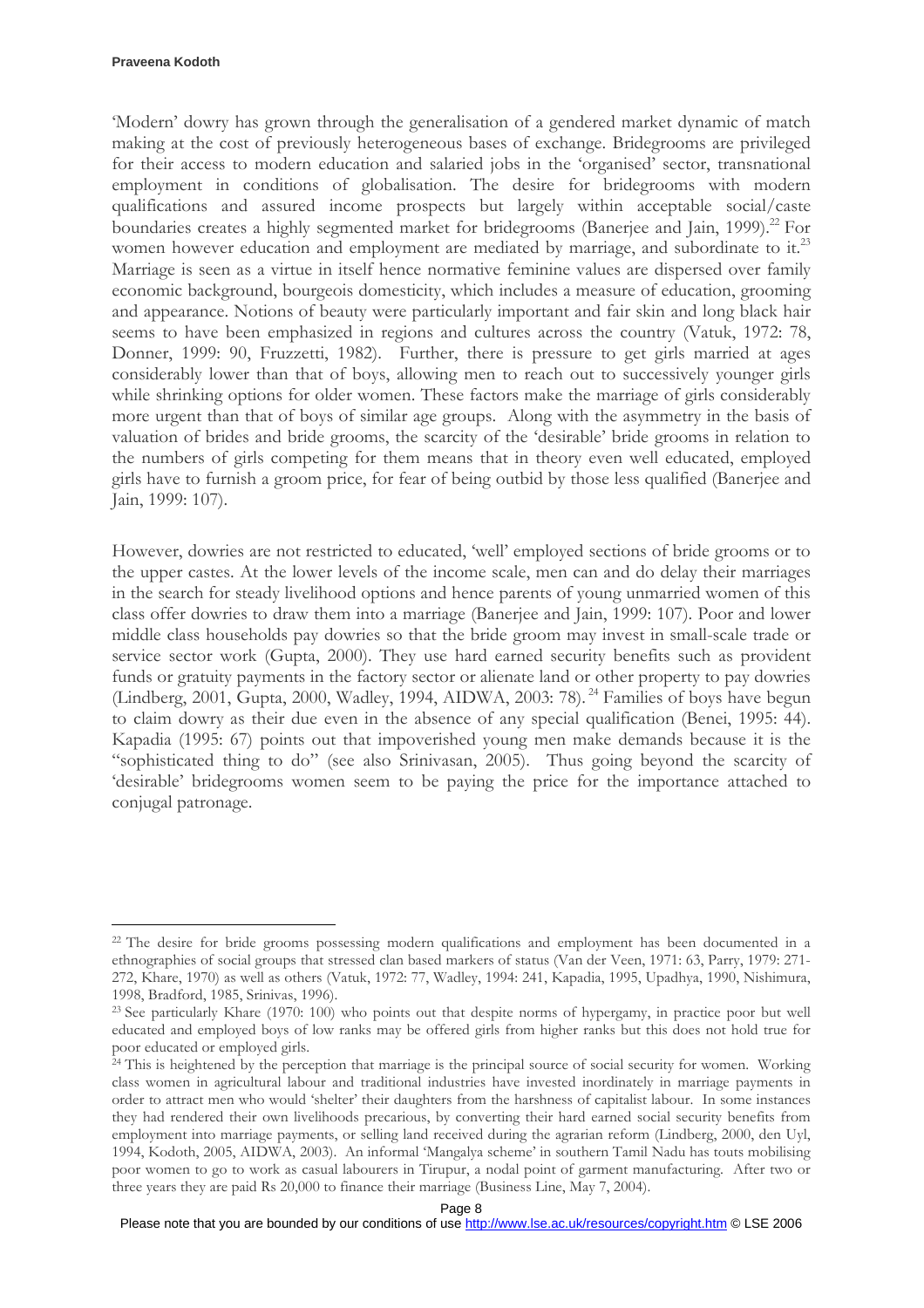# Negotiation of Exchange at Marriage

 $\overline{a}$ 

Among the matrilineal castes in Kerala marriage prestations were much less elaborate or simply didn't exist (Gough, 1950, Fuller, 1976). Negotiation and settlement of dowry grew to be a very general feature of marriage match making in Kerala in the second half of the twentieth century (Lindberg, 2001, Osella and Osella, 2000, Uyl, 1994, Billig, 1992, Kodoth and Eapen, 2003). Much of the material that bears evidence to this draws on the experience of a cross section of castes in southern Kerala. My informants from virtually all walks of life in the midland region of northern Kerala pointed to the absence of dowry as a distinguishing feature of 'Hindu' marriage in the region. Here, 'Hindu' referred to the non Brahman castes, who were mostly matrilineal Nair or Tiya.<sup>25</sup> The midland region of northern Kerala is one of the key support bases of the Communist Party of India (Marxist) (henceforth CPM). However, unlike some of its neighbouring villages, which were densely communist, Belur had a more heterogeneous voter base with localities that were identified with the Congress party or the Muslim League. In the region dowry was associated foremost with the Muslims, who had a significant presence in Belur and then with Christians, Ezhavas and Nairs who had migrated from southern Kerala since the early decades of the twentieth century and settled in the eastern highlands of the region.<sup>26</sup> Migrant Ezhavas and Nairs acknowledged transferring property at the marriage of girls but for most part they legitimised it as a daughter's share of property in her natal family. An important factor here was the circulation of a notion of dowry (stridhanam) with a very specific meaning: the negotiation of property transfers at the marriage of girls.

Local Nairs and Tiyas considered explicit negotiation of property settlements during match making to be entirely inappropriate; it questioned one's good faith and a relationship of trust that marriage initiated. However, property concerns entered into negotiations of exchange in important ways. First, virtually every body I spoke to acknowledged that gold jewelry was given to girls at marriage and that there was considerable pressure to conform to expected standards. Expectations were honed around several factors: the relative socio-economic position of the two families, the standards established in the neighbourhood and among close relatives. In some cases, mediators would slip in a word about the amount of gold that was given at a previous wedding in the prospective bride groom's family. Even among families that lived by wage labour ten to fifteen sovereigns of gold (upwards of \$ 1000) was the norm. At the higher end upwardly mobile Tiya families gave up to 75 sovereigns of gold while Nair families with roots in the landed elite gave around 50 sovereigns. Nevertheless, most people spoke of gold as something parents gave 'with love', denying that it constituted dowry. If the gold that you gave your daughter expressed your concern for her, it also brought her prestige. I was told time and again that, "parents will do all they can for a daughter at the time of her marriage." Significantly, brides wore all their gold at the wedding.

<sup>25</sup> The Malayala Brahmans, the Nambudiris, practiced dowry and did not deny doing so. Among them it was considered customary but my Nambudiri informants thought that rising demands were making it difficult to raise resources to meet them.

<sup>&</sup>lt;sup>26</sup> The major reference points were the other religious communities, Muslims and the Christians on the one hand and 'Hindus' in southern Kerala, who, it was widely held, practiced dowry. Belur had a significant Muslim population, and Muslims I spoke to admitted that dowry was draining their resources and had made it difficult for poor families to find husbands for their daughters. It was also readily admitted that the Christians, who had migrated from southern Kerala since the early twentieth century and settled mostly in the eastern highland areas of the region, paid dowry at the marriage of girls though it was sometimes qualified as representing a 'share' i.e., a girl's share of her natal family property.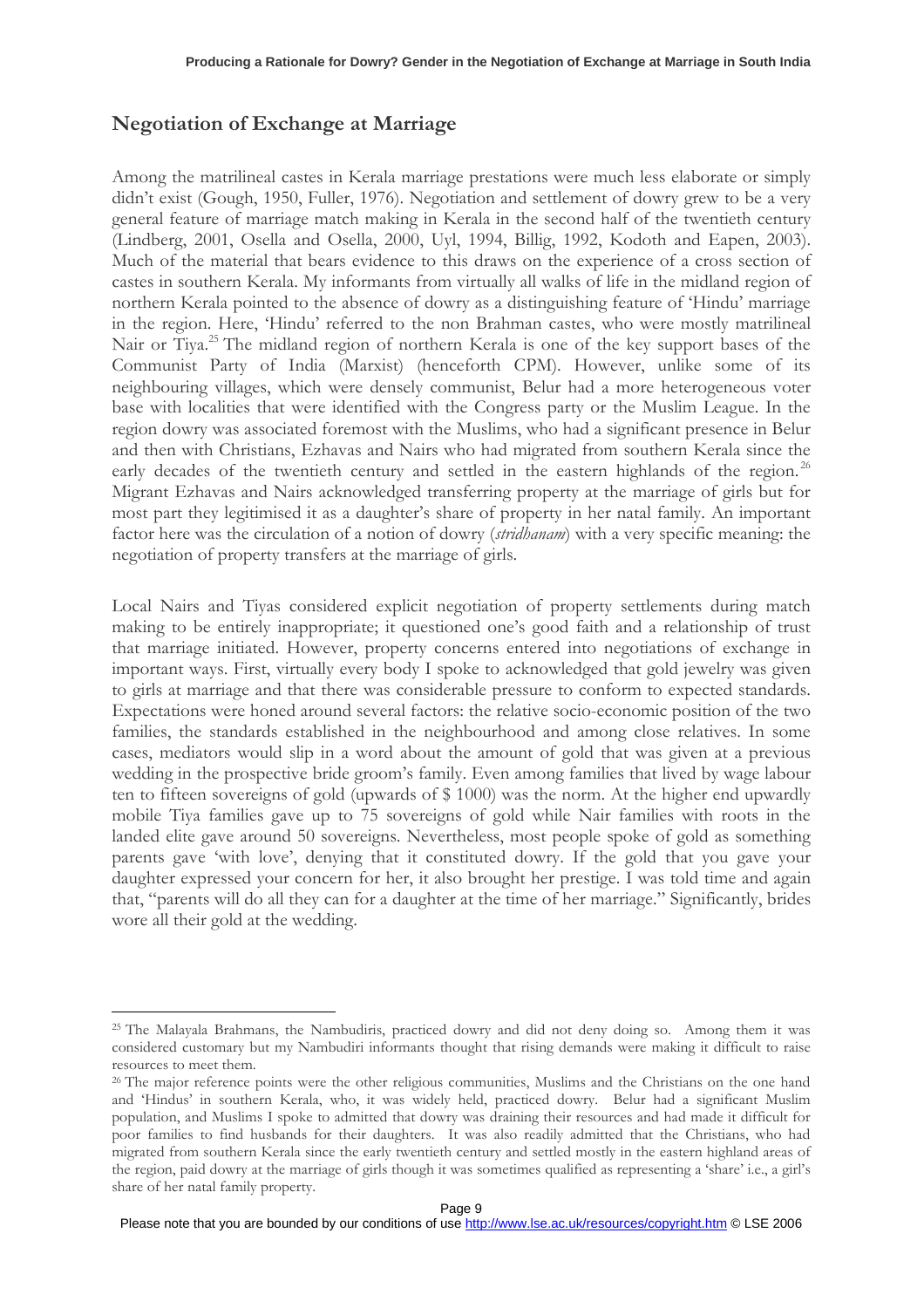Property status was ascertained through closely worked out strategies designed to circumvent the difficulty in direct negotiations. Thus there was fairly rigid preference for marriage within the midland area of the region and people not only resorted to familiar channels of match making – family networks, close associates in the village and work place, friends and the party channels – but held in suspicion the commercial marriage agencies and avoided them as far as possible. Preferences were articulated around the number and sex composition of siblings. These strategies suggested 'ambivalence' towards dowry, expressed in a tension between shared resistance towards explicit negotiations on the one hand and pressure to conform to expectations on the other hand.<sup>2</sup>

Developmental attributes were closely implicated in match making. Younger women were generally better educated (in terms of numbers of years of schooling) than men but education was drawn into inferences about women's ability to perform domestic responsibilities. Thus, prospective bride grooms saw education as bolstering women's ability to rear children and particularly to teach them at home. 'Respectable' employment was seen as boosting a girl's position on the marriage market but was also hard to come by. As a retired Nair school teacher who had paid a cash donations to get his daughter admission to the B. Ed course and after that to get her a job in a private school put it, 'if a girl is employed, would it not ease her passage through the marriage market?' Among the poorer families, respectable jobs included technical assistants in hospitals, para medical establishments, nursing and office assistants. A construction labourer whose twenty year old daughter worked as an X-ray technician in a private establishment said it 'showed in the frequent inquiries for his daughter'. For men however emphasis was hugely on their ability to economically provision a family. Employment status was crucial. Public sector employed men continue to be sought after but drivers or technicians in the Gulf with at best higher secondary qualifications were married to women with graduate and postgraduate degrees. In a defining instance of the influence of development on the marriage market, a CPM leader described the status of toddy tapping, an occupation involving the extraction of the coconut sap to generate country liquor, in terms of its value on the marriage market. 'Inne chethekarane penne kodukkum' (today a toddy tapper would be given a girl in marriage). The dubiousness of its association with country liquor had been offset in the last several decades as toddy tapping became one among the most protected segments of the informal sector in Kerala (Duvvury and George, 1997).

The ambivalence came to the fore in explicit demands for dowry in marriage inquiries directed at a small section of girls, who were described ubiquitously as 'age over' i.e., who were over the usual age of marriage. 'Age over' was an accumulated condition, attained by women under circumstances of constraint, denoted by inadequate social, economic and feminine resources; in contrast I was told that women in 'normal' circumstances 'moved' on the market.

## Marginality on the Marriage Market

 $\overline{a}$ 

People in Belur approached the commercial marriage agencies usually only after they had explored more conventional channels of match making. It was a move that signaled difficulties in match making. Brokers suffered from a poor reputation as being interested in quick money rather than in ensuring a good match, but there was also considerable informal interaction with them. Many of them went from house to house, gathering information and suggesting possible

<sup>27</sup> Ambivalence seemed to define attitudes towards dowry elsewhere in the country as well. Dowry was condemned, attributed to the uneducated and at the same time seen as a compensation for education of boys among Brahmans in Pune (Benei, 1995: 36). In urban Calcutta, middle class families denied the practice but gifts and a discourse of voluntarism metamorphosed into dowry when a marriage ran into trouble, especially when it reached the courts (Donner, 1999: 189-91).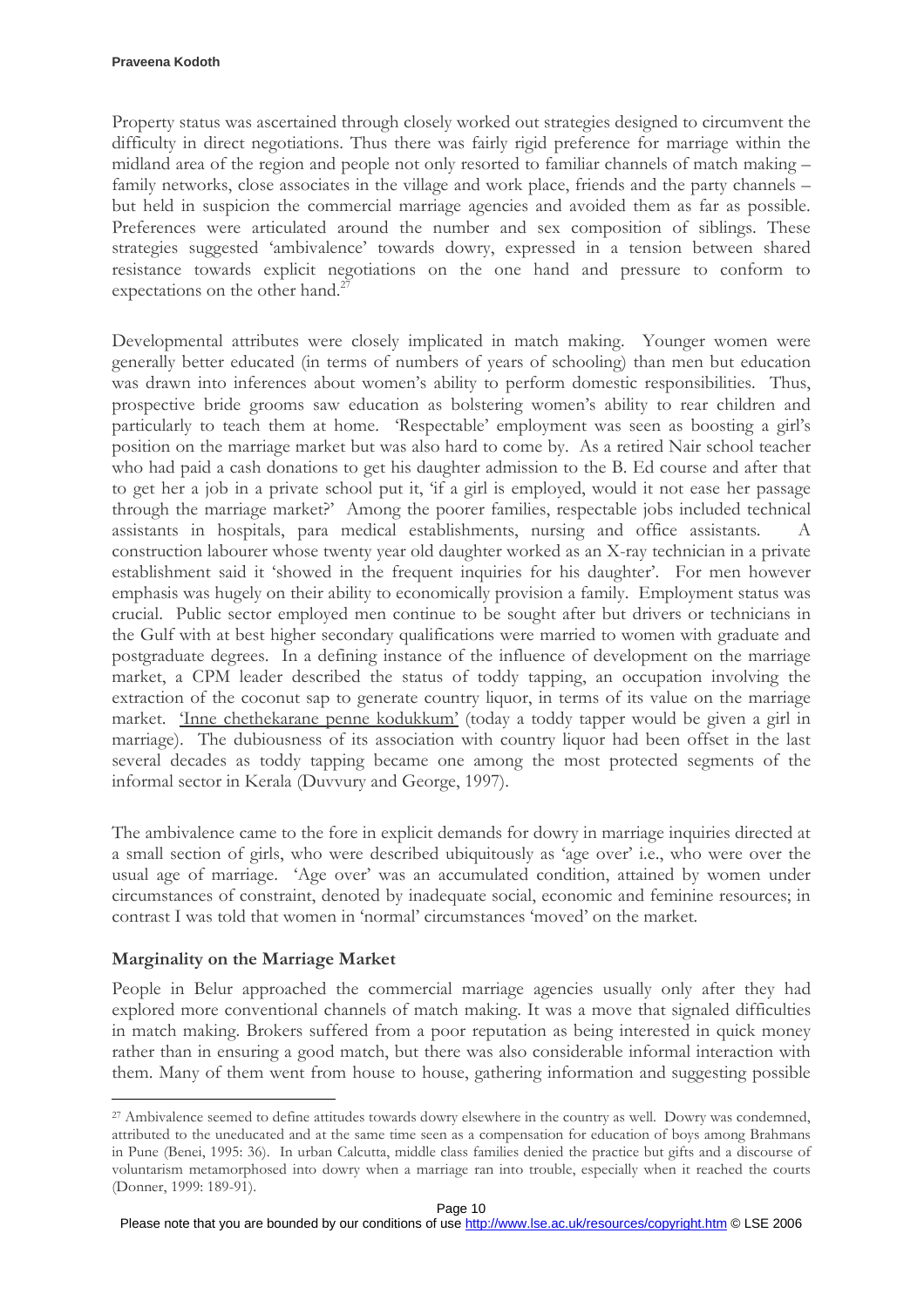matches. They acted in their individual capacity, in co-ordination with others like them and as agents of commercial marriage bureaus in the towns, who referred to them as 'field workers'. When a local girl crossed 25 years and was still unmarried, her parents were much more likely than before to approach brokers and register her formally with marriage bureaus. People who ran bureaus pointed out that their custom came from parents of girls who were disadvantaged, ambitious parents who wanted a wider range of choice and people whose networks in the region had eroded as they lived elsewhere in the country. Where difficulties in match making were apparent, as in the case of girls being over age, brokers and bureaus quoted higher fees or commissions. Thus they were a difficult option for poor families.

This disadvantage of the 'age over' women was reflected in a big disparity in the numbers of applicants of either sex in the files of the bureaus. While agents of all the bureaus I spoke to affirmed this by quoting approximate figures, I was able to confirm this in the case of two bureaus. There was also a considerable overlap in the clientele of the bureaus in the town. Raghavan had been running a bureau for the past four years. On the day I checked his files, in October 2005, there were 90 Tiya girls (71 % were 26 years or more) as against only 9 Tiya boys and 117 Nair girls (68 % were 26 years or more) as against only 9 Nair boys. This disparity did not reflect the actual numbers of boys and girls on the market as boys were registered formally in fewer numbers. As they came at a premium and bureaus were in search of them, they were allowed to give their names and details informally, on slips of paper or as notebook entries rather than on the registration form. Raghavan had an additional 18 Tiya male applicants and 14 Nair male applicants of this kind. Thomas, who has been running a marriage bureau for the past six years, was more up market than Raghavan, reflected as much in the location and interior of his office as in the profile of his clients. He had a more varied set of applicants with a lower predominance of disadvantaged women – 122 Tiya women (56 % were 26 years or more) against 61 Tiya men and 130 Nair women (59 % were 26 years or more) against 103 Nair men.

The brokers and the smaller marriage bureaus in the town entertained proposals that involved demands for dowry in cash. They insisted however that these cases were rare, usually involving men who needed cash for a specific purpose and women who were 'age over'. Matches forged by bureaus on the basis of dowry are particularly instructive of the iniquitously gendered codes of exchange.<sup>28</sup> Raghavan arranged the marriage of a Tiya woman of 33 years with a man of the same age in Oct 2005. It was the man's second marriage. A wage labourer (a rubber tapper), he had asked for a dowry of Rs 1 lakh (\$ 2500) but had settled for Rs 70,000 during the negotiations. He needed the amount before November 2005 in order to get his divorce cleared in the family court. It was the girl's first marriage. The girl's family was in better financial circumstances than the boy's family; her brothers had regular work at a marble workshop and in a printing agency respectively. The constraint was poor feminine resources: the girl was considered not good looking and had studied only up to school final.

In 2005, Thomas arranged a match for a 24 year old Tiya girl from Belur involving a dowry of Rs 1 lakh (\$ 2500). The girl was the eldest of three girls; had studied up to only high school and was considered to be in 'poor health', a euphemism for being much too thin. Her father worked

<sup>&</sup>lt;sup>28</sup> Of the five marriage bureaus with offices in the main market area of the taluk town in 2001, one had closed down in 2005, a few weeks before I went to the field in October. However, three had opened shop on the outer fringes of the market and one had gone into a new partnership. Most of them combined match making with other services, principally tailoring, reprography and related work. The bureaus had one or two branches in other market towns in the region or at least collaborated with specific bureaus in other places in order to facilitate matches. I was able to collect detailed information from two of these bureaus, who focused on match making not combining it at least formally with other services.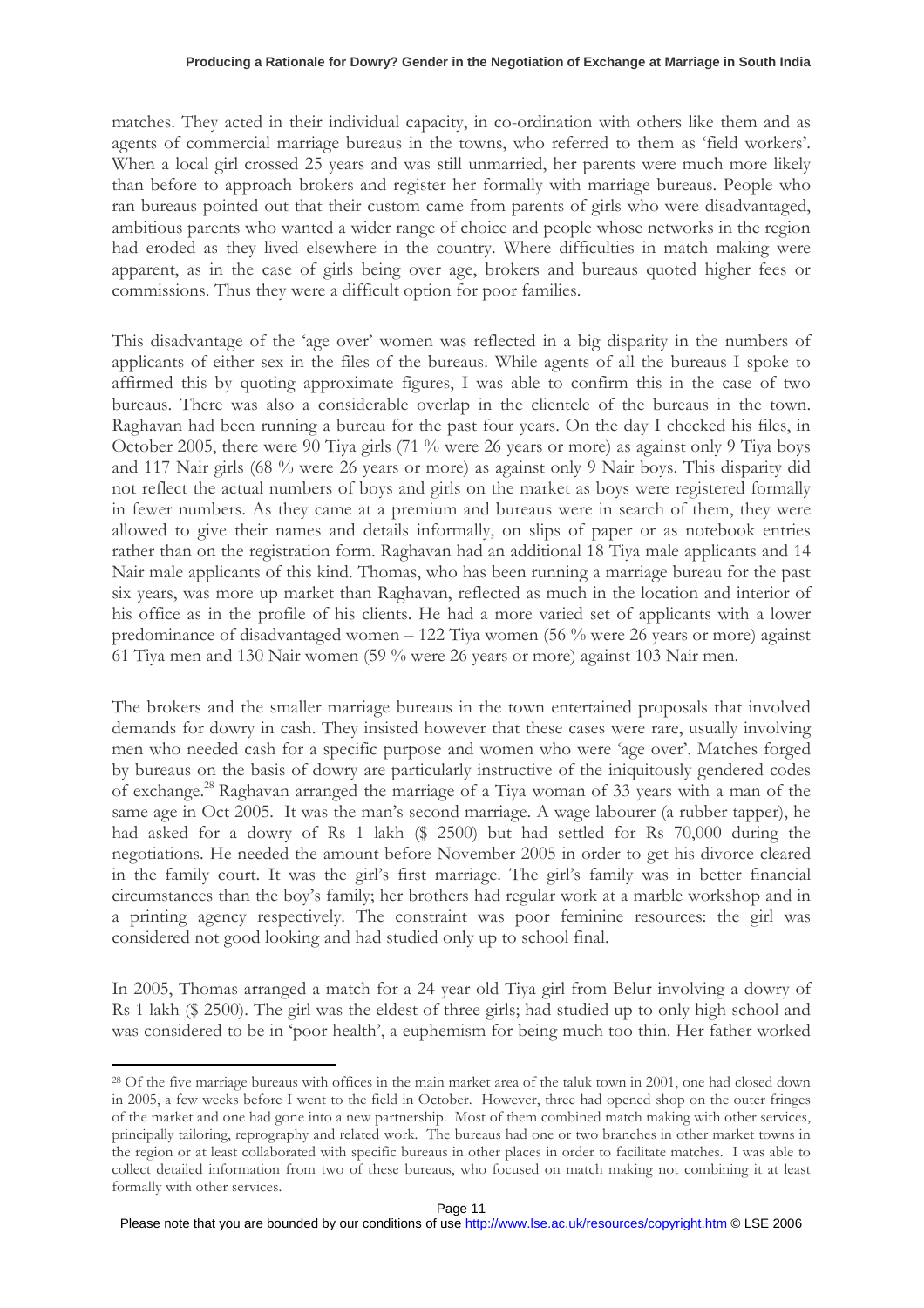in Bombay and had resources to pay the dowry. The boy's family needed the money to conduct their daughters marriage, "for the expenses of the wedding", Thomas added, "and not to pay dowry". He was also considered a "capable" boy. People outside the immediate family were not told about the transaction. When he approached the bureau the girl's father had indicated that he was willing to pay something to settle a match. The boy's family on the other hand had indicated that they needed money. However, even these cases came with other 'demands' (market jargon for preferences) from men, making it difficult to match make. A tailor who had diversified in 2005 into a marriage bureau had an application from a 32 year old Nair man who wanted Rs 50,000 to invest in his cement business. He had further demands: the girl should not be above 27 years and should have a Bachelors degree. When the broker suggested a match with a girl whose father was willing to pay up to Rs 1 lakh, he refused because he thought she was too thin.

According to Raghavan, "people paid dowry not because they had the money; they sometimes took loans or sold property." He maintained a notebook where he recorded cases that involved demands for cash by men seeking wives. Among these was a Tiya wage labourer, who was then working at a hotel but also did agricultural work, needed money to renovate his house. He was seeking Rs 50,000 as dowry and was willing to consider girls who were old by the standards of the marriage market. A 28 year old driver from one of the lower service castes wanted Rs 1 lakh in order to buy his own vehicle. He was willing to marry outside his *jati* (caste). A 27 year old Tiya wage labourer was divorced and was looking for another match. He wanted Rs 50,000 to retrieve his first wife's gold which he had mortgaged earlier.

The first time anyone in Belur told me about a dowry demand at a marriage in their family it was in a manner that constituted it as an exception but also as the done thing among certain other groups. A 65 year old Tiya woman told me that nearly twenty five years ago her younger sister had married an Ezhava man from a family that had migrated from southern Kerala and settled in the eastern highlands. Local Tiyas did not usually marry migrant Ezhavas. Apparently, the boy had chanced to see the girl, who was working in a bank, took an interest and followed it up with his family. When contacted, her family did not object to the match but during the negotiations the boy's family had introduced a set of demands: a cash payment of Rs 40,000, a reformist marriage ceremony including vedic rites and chanting and that the girl's family join the Sree Narayana Dharma Paripalana Yogam (SNDP), the caste association of the Ezhavas. For the Tiya family there was no question of joining the SNDP. "How could we," my informant had said, "when we already had a *sanghatana*." Following her father, an early adherent of the CPM in Belur, the family was committed to the party.

The SNDP had not taken roots in Belur and was identified with migrants from southern Kerala. Most Tiyas supported the CPM and realized this affiliation as an aspect of their social identity, thus its influence on the discursive rendering of dowry in the region needs to be borne in mind. They relied quite routinely upon CPM channels to facilitate match making and its cadre in making logistical arrangements for marriage and sometime even in raising funds. The CPM was against the practice of dowry, its local leaders admitted that they were not able to prevent such payments. In contrast, the SNDP witnessed, recorded and tried to enforce property agreements reached prior to marriage, took charge of the formalization of marriage and registered marriages. The SNDP was in the process of starting a marriage bureau to facilitate match making among its members. The Secretary of the Taluk union in the town explained that the demand had been raised by their units as people were now paying a considerable amount to marriage brokers, who charged a commission of five to ten percent of the dowry (including gold, cash, land and other articles). He pointed out that if the dowry were Rs 1 lakh and a car, the commission could run into Rs 20,000 and more. At this point he spoke of 'dowry' though in the early part of our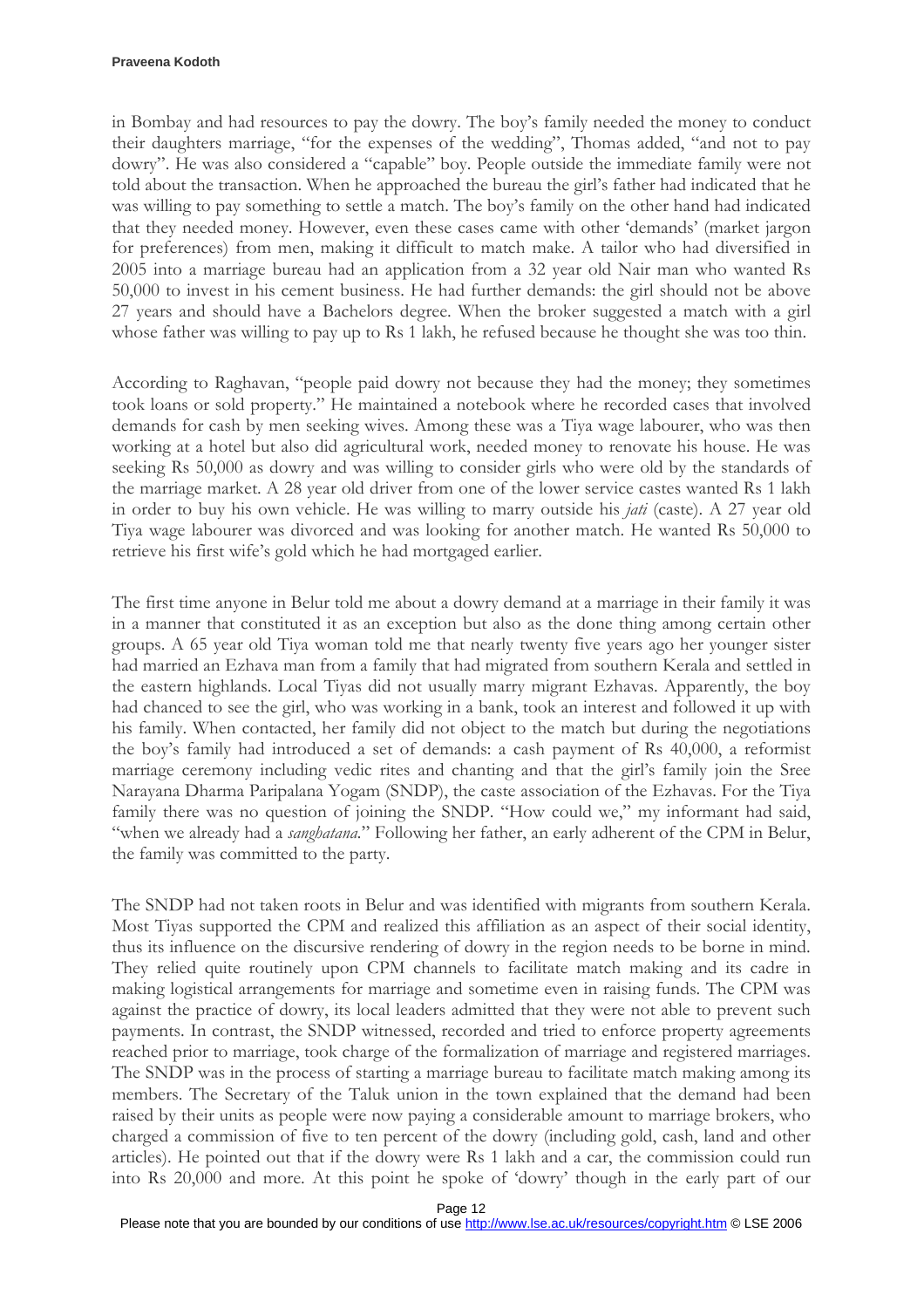conversation he had emphasized that migrant Ezhavas did not pay dowry but negotiated and transferred a woman's share of property at marriage. Not surprisingly, the CPM defined itself against the caste associations and saw them as competing for the same social space.

The President of a unit (karayogam) of the Nair Service Society, the caste association of the Nairs, on the periphery of Belur contrasted the refusal of local Nairs to negotiate property concerns during match making with the attitude among Nair migrants. Himself a local Nair, he traced his association with the NSS to his days as a student in a college founded and managed by the NSS. Though he attributed the prevalence of dowry among the Nairs in southern Kerala to Christian influence, he thought it entailed an attitude of 'openness'. Thus, according to him, the resistance to accede to open negotiations of property at marriage in the northern part of the state amounted to a lack of transparency leading to "unnecessary tension". "When a property settlement is made at the time of marriage, the individual is benefited. Otherwise you get your share after a generation. The younger generation is kept waiting and this gives rise to ill feeling towards parents. Eventually children may find themselves waiting for their parents to die".

Differences between locals and migrants were embedded in larger issues of identity and political affiliation. Marriages between them were rare and appeared usually on the fringes of social arrangements, usually marked by some constraint.<sup>29</sup> The manager of the district branch of a bureau with branches across Kerala who was from Trivandrum in southern Kerala was further instructive about the projection of regional distinction into dowry. The bureau for its part did not mediate in dowry negotiations but he was aware of negotiations having broken down on matches they had suggested because demands were made for dowry. In an extreme instance – a woman of 42 years – they had suggested three possible matches. The woman was employed in a co-operative bank and her parents, who had paid money to get her the job, didn't find the matches suitable as it involved a widower of 48 years from central Kerala who had asked for dowry, a divorcee who they thought was not of good character and a man of 52 years, whom they didn't like. "They were willing to wait", he said to me in a manner suggesting that they were doomed. He said the bureau received a surprisingly large number of applications from parents of Nair girls who were 'age over' and attributed this to *stree vashi* – stubbornness of women. He contrasted the lack of careful planning towards a girl's future in the north to Travancore, where parents built up resources systematically to pay dowries and directed a girl's training and education towards marriage (see Osella and Osella, 2000). Parents in north Kerala simply didn't understand the market. The 'wisdom' of a marriage-centered approach towards girls that he advanced, carried with it the expectation that parents should be more flexible in the 'best interests of their daughters', which lay in getting them married.

I attempted to examine some of these views by looking more closely at the conditions under which women got to be 'age over'. There were unmarried women of 25 years and above in 32 of 306 Nair and Tiya households in three areas of Belur where I conducted a census in 2001.<sup>30</sup> As far as I could discern, for none of these girls was it a matter of 'choice' to stay unmarried. In a few instances, parents not only admitted to receiving demands for dowry but expressed their

<sup>29</sup> For instance, a poor Nair widow in Belur had got her daughter married to a migrant Nair settled in the eastern highland area. The bridegroom's family had asked for Rs 20,000 in cash as dowry but she had paid Rs 3,000 and 50 cents of land. This was a little less than half of her total landholding, which she cultivated for a livelihood.

<sup>30</sup> In five of the 32 households the unmarried women were above 50 years. One household was not marked by the 'usual constraints'. In this family a girl of 25 years was qualified with a Bachelors degree and a diploma and worked in a well established hospital in the district town. Her father had retired recently from Government service in Maharashtra and returned to his home town. The family owned an acre of paddy land and their son was studying hotel management after his higher secondary.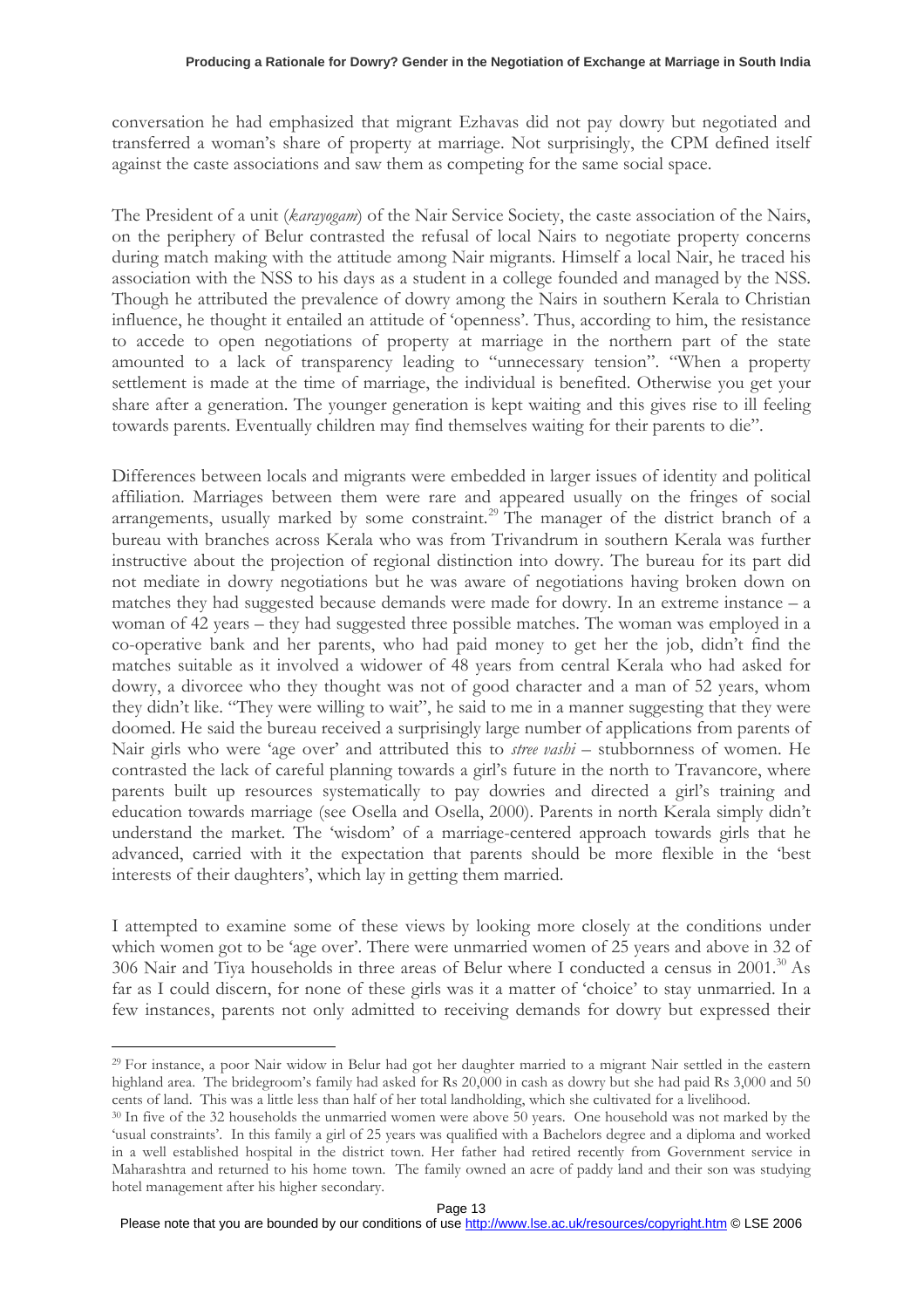#### **Praveena Kodoth**

willingness to pay for 'suitable' bridegrooms. Karthiyayini amma had two daughters and a son and her younger daughter, Geetha, was unmarried at 31 years. She was at her wits end in searching for a bridegroom and displayed little reserve in telling me that she had contacted several brokers and registered at a bureau in the taluk town but had not received suitable proposals. In 2001 a broker had brought a proposal for Geetha from a man who demanded a lakh in dowry but had no job which she had refused to consider. "Even if we were to mobilise the money" she said, "why should we pay when he doesn't even have a job?" The man on offer didn't seem her money's worth, an attitude that the bureau manager in the district town had scorned. Karthiyayini amma and her husband had 30 cents of paddy land and a few cents of garden land around their house and both of them used to combine work on their own land with wage labour. In another instance, the harried mother of 33 year old Vasanthi, an unmarried Nair girl, told me that brokers had demanded dowry going up to Rs 2 lakhs. The family owned nine cents of paddy land and both parents were agricultural labourers. Vasanti worked as a construction labourer, which she had taken up after several years at home 'waiting to be married'. Clearly they could not afford the price that was being quoted. However, they were loath to lower the standard of 'suitability'. As we have seen the brokers had contracted marriages for Tiya girls for much less, which sometimes involved second marriages and the dubious honour of paying to relieve the bride grooms' from his previous marriage.

Inadequate feminine resources were underlined usually in the absence of adequate financial and social resources. Notions of beauty varied but fair skin was very generally emphasised even as dark skin, buck teeth, poor health (a euphemism for being too thin) figured generally as disadvantages. In poor households the lack of good looks accentuated and thus emphasized the problem. Karthiyayini amma identified Geetha's dark skin as the main problem blocking her marriage. To emphasise her point she showed me a picture of her elder daughter; the ease with which she had got married, her very fair skin and the fact that she was considered beautiful coalesced. Further, Geetha had studied up to school final. Their elder daughter was married at 22 after the prospective bride groom, who was on vacation from his job in the Gulf, had taken a preference to her. He had seen her when she was attending college and had approached her parents. They had not paid any dowry and had given very little gold but to meet wedding expenses they had to sell some of their land. Thirty one year old Shailaja's unmarried state too was attributed by her family entirely to her lack of good looks. Her parents concurred with her brother that "most of the proposals failed because the boys prioritized good looks." When I asked him whether he would consider good looks as a deciding factor when he looks for a girl, he said he would, that 'personal' preferences were important. However, Shailaja had not gone to work on dropping out of school in the eighth standard; she had waited at home for more than ten years during which time she worked only in and around the house.

The 26 years old daughter of a retired toddy tapper and one of five daughters was unmarried and suffered from a particularly poor set of teeth. Toddy tapping was wage labour but one of the more protected segments of the informal sector in Kerala. Her father received a pension from the Toddy Tappers Welfare Fund and had taken loans from the welfare fund to get his older daughter married. The family owned an acre of paddy land, which the girl and her mother helped cultivate. However, neither of them engaged in wage labour. Her four older sisters were all married before 25 years all to men who worked in the informal sector – toddy tapping, construction labour and as a tailor.

Chowva dosham, a particular astrological feature that created difficulties in finding partners with matching horoscopes, was emphasized discursively as a problem. It was cited as the problem in three households, all poor, with 'age over' women. The Secretary of a non governmental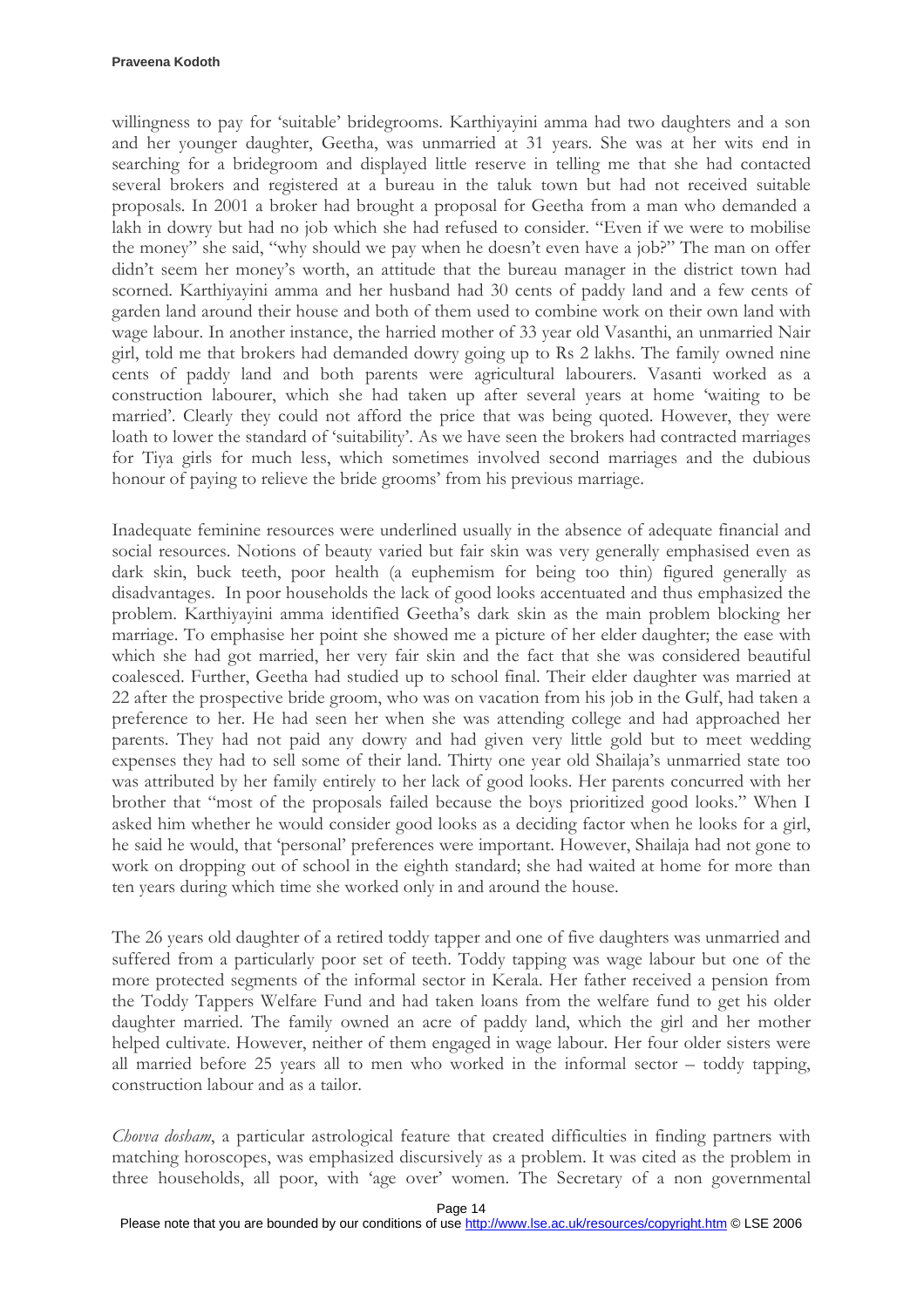organization in the village across the river from Belur given to a left secular perspective was particularly exercised over this issue. The NGO provided marriage counseling and when I was in the field in 2005, it was conducting a survey directed at least partly at debunking the association between horoscopes and marital health. According to the Secretary, problems with horoscope affected only poor families. It was clear from girls who had *chovva* but were married that it accentuated other constraints. In rare cases involving mutual affection or other contingencies, families had decided not to consult horoscopes.<sup>31</sup>

Of the factors that characterized 'age over' women, poverty and lack of feminine resources were clearly prominent. Eleven of the 32 households, with women who were considered to be over age, belonged to widows, most of who were wage labourers.<sup>32</sup> In five of these households, there were no sons. When there were sons, the situation was only slightly different. However, where sons were of appropriate age, families attempted to arrange marriages by exchange. I will provide brief descriptions of three of these households.

Case 1: A Tiya widow had three daughters of whom the youngest was unmarried at 33 years in 2001. The daughter had studied up to the higher secondary level but worked as an agricultural labourer, going whenever she found work. They had contacted marriage brokers but nothing had worked out so far. According to her mother, the problem was poverty. "When ever an inquiry comes, people come and take a look around here and don't come back." They lived in the marshy poorer Tiya area in a small old style house. When I went back in 2005, she was still unmarried. The older daughters had late marriages and one of them married of her own choice. The second daughter, Kamala, met her husband, a Tamil man, in Coimbatore, where she had gone to work for a tailoring unit, and married him when she was 34 years. The marriage was organized by the husband's family and as it was held in Palghat, she said, nobody from her family had attended. A year or so after the marriage, however, Kamala had returned home. She lived with her mother and younger sister and worked from home. Her older sister was married at 32 years to a construction labourer who was ten years older than her and lived with him outside the village. Her mother received a small pension from the local panchayat. The household was run on the earnings of her two daughters.

Case 2: A Tiya widow/construction labourer had three daughters, all unmarried, two of whom were over 25 years. The eldest sister, who was 30 years in 2001, had not studied beyond school final and did not go to work outside the home. They had not been able to arrange her marriage as poverty was accentuated by the girl's lack of good looks. The second daughter who was 26 years was well qualified. She had studied nursing at a teaching hospital in Bangalore worked at a reputed Government medical facility there A Christian institution in the locality referred to as the convent, helped finance her education and a relative had helped with the necessary information initially. The family had received marriage inquiries for the second daughter but the men involved were not willing to marry her unless she shifted back home. Her job was not transferable so this would mean quitting her job. She supported the household financially and hence had been discouraging her mother from looking for a match for her. She was helping to

<sup>&</sup>lt;sup>31</sup> A 31 year old girl who unmarried in 2001, ostensibly due to *chovva*, was married two years later to a 42 year old man who was a labourer in the Gulf. The man liked her and they had decided not to check horoscopes. The girl's mother was a widow with two sons and two daughters. The brothers were wage labourers and the girl too had been a wage labourer before she got married. In other cases, it involved marriages which compromised on the education and/or employment of the groom.

<sup>&</sup>lt;sup>32</sup> Of these two households were of unmarried women of above 50 years living with their widowed mother. One of these was a Nair household with half an acre of agricultural land while the other was a Tiya household with little land, where the unmarried daughter worked as a tailor.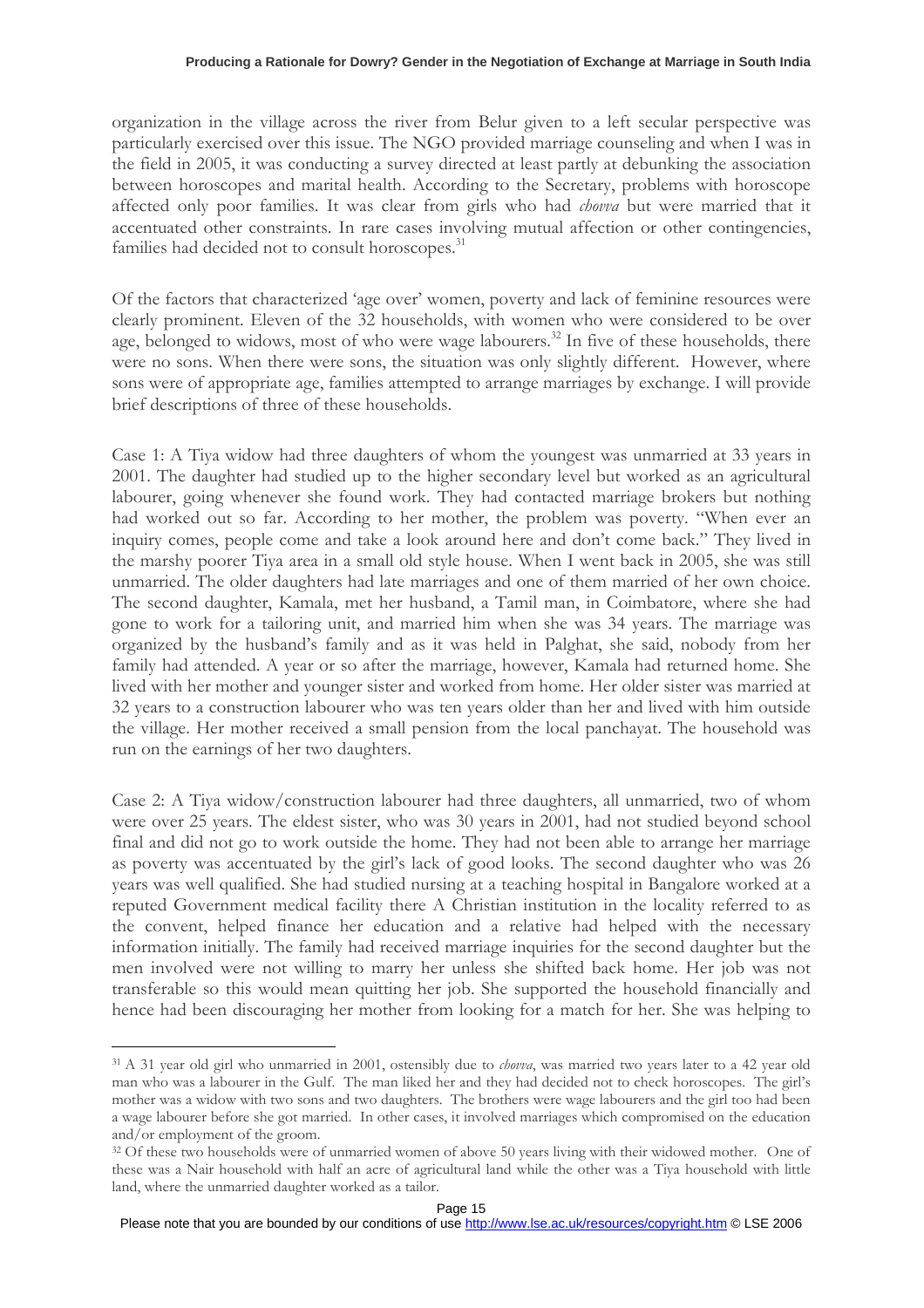$\overline{a}$ 

repay a loan of Rs 50,000 they had taken recently from the District Co-operative Bank to rebuild their old style house into a more solid brick and cement structure. The youngest sister was 23 years, had done her Masters degree in Economics but had not been able to find a job. Significantly, they also felt that their problems were heightened by the absence of boys in the family.

Case 3: A Nair widow, who had two unmarried daughters 28 and 32 years, lived with her mother in law in an old style nearly 75 years old wood and tile Nair taravad house. Her husband had died when the girls were still children. She worked on land owned by the family. Her daughters did not engage in agricultural work but helped with livestock and delivered milk at the co-operative society twice a day. Both the daughters had studied up to school final. In 2001 the widow and her daughters were planning to move into a small brick and cement house, which they had built on an adjacent plot as the family house was set apart for their paternal aunt, who lived in Bangalore with her husband and children. In fact a month before I interviewed them, the entire family had gone to Bangalore for the marriage of their father's sister's daughter who was 25 years old and an I.T. professional. The elder daughter was considered unattractive. She had a poor set of teeth and match making for her had had delayed the process of inquiries for the younger daughter. The family were reluctant to enter into a discussion but said that they were in touch with brokers and had registered both girls with a marriage bureau but had not received good proposals.

## Labour, Sexuality, Marriage and Respectability

Older unmarried women were more likely than other women to be employed – as was the case in 17 of 32 households. A few of them worked in weaving units of which there were several in the area, one was a teacher in a temporary position and two worked in hospitals. Girls took to wage labour usually after a number of years of 'being at home' (between eight and ten years). The exceptions were where the family was simply too poor to afford to have a daughter 'waiting at home'.<sup>33</sup> Women seemed to enter wage labour as the possibility of an arranged marriage receded, betraying a narrowing of options. Sexuality was invariably drawn into a tension between marriage prospects of women and their participation in wage labour. In contrast, 'respectable' forms of employment, such as teaching or in government offices were perceived as boosting a girl's position on the marriage market but were also hard to come by. The informal work place afforded mobility and interaction between the sexes, which raised suspicions regarding women's sexual morality. Girls had become pregnant in relationships with fellow labourers. The instances I knew of had led to formalization of the most tenuous sort.<sup>34</sup>

The position of unmarried women in relation to sexual norms was precarious to say the least. It was prefigured in two local sayings: 'a woman without a man is like a house without a pillar' and 'harm befalls the leaf whether the leaf falls on the thorn or the thorn on the leaf'. 'Love' marriages represented the materialization of this fear. In some of the cases discussed above, older daughters in poor families had married of their own choice. In more affluent families or

<sup>&</sup>lt;sup>33</sup> This was the case of a widow with only two daughters of 25 and 30 years. All three of them engaged in wage labour. In the case of the girl I have called Padmini, her mother told me that she had to go to work as their father had fallen ill. On the other hand, in four wage labour households, unmarried daughters between 25 and 30 years were not working outside the home, though their education profile was poor i.e., not exceeding school final and their parents and/or brothers were construction or agricultural labourers signaling the waiting period.

<sup>34</sup> In the late 1990s a young girl became pregnant in an affair with a migrant wage labourer from Trivandrum, whom she met at work. He moved in with her family that included her mother and brother. About a year after the marriage, he went to Trivandrum. When he failed to return, the girl's brother went to meet him and found that he was married and had a family there as well. Her mother told me that her daughter knew he was married but when she became pregnant there didn't seem to be very much else she could do.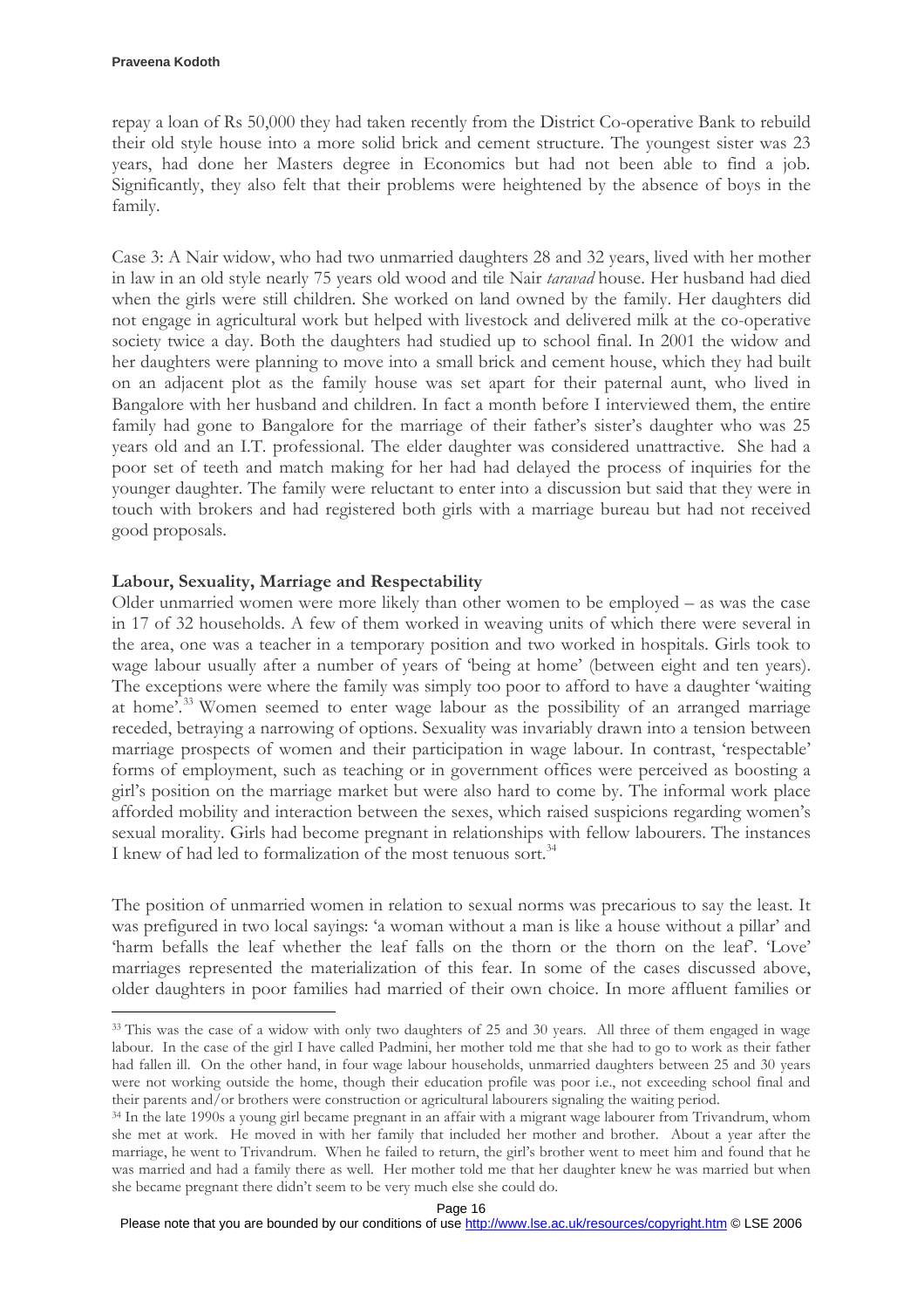among Party cadre relationships were monitored and where they were found acceptable, absorbed under their respective patronage.<sup>35</sup> Dowry demands seemed to materialize outside these realms of patronage. A Nair widower had three daughters, of who the eldest was married to a migrant from the eastern highlands, a driver who was living in the neighbourhood with his uncle. The second daughter had a love marriage also in the same neighbourhood. The youngest daughter was 26 years, had done her Masters degree and was working at a private tutorial institute. They lived in a small old style house that was badly in need of repair. The father used to run a tea shop which he sold when his wife fell ill (she later died). He had a small income from a temple where he performed certain rituals. About his daughter's marriage prospects, he said, "for girls to get married, you must have a house and wealth. Some people ask for property directly others do so privately".

A conversation I had with Janaki, an older and committed local activist of the Party and a former Panchayat member brought to the fore the sense of shame associated with love marriages. I knew Janaki well and she was with me when I interviewed Kamala and her mother (see Case 1). After hearing so many older unmarried women and/or their families, I had been feeling discouraged. As we walked away from Kamala's house, I told Janaki how much I appreciated Kamala's grit in moving out of what seemed an impossible situation, not only finding work in far away Coimbatore but also a husband. Janaki turned to me in disbelief and said "Praveena, are you suggesting that women should make run away marriages?" She had always been sympathetic, when we discussed the situation of one or other of the unmarried women, pointing out that a family was just too poor to afford a match or that sadly a particular girl was just too unattractive. Janaki too had a story. From a Tiya family, she married when she was 20 years old and divorced her husband a year later because he was given to drinking which she found difficult to tolerate. Her family had supported her. A few years later she fell in love with a school teacher of another caste (Kanisan or astrologer) who was her father's friend. However, her father, a highly respected traditional healer, would have none of it and Janaki did not pursue it any further. Nor did she consider marrying again. That was the honourable thing to do.

As we have seen parents made desperate moves to arrange marriages for their daughters through channels (brokers/bureaus) and practices (dowry) they considered demeaning betraying the ideological emphasis on conjugality. 'Age over' women were perceived as sitting out the game. Frequently in conversations, they were referred to as women who were 'left behind' (ozhinghu poyathu) signalling that women moved ahead in a substantial sense only through marriage. However, what did it mean for a woman to be single? I learnt something about this in my association with Thangam, an unmarried woman in her late forties who managed a Party run cooperative in Belur. Janaki had once described Thangam's situation to me as a "tragedy", using the English term to emphasis the point. The youngest of three sisters in a Nair family, Thangam's eldest sister had become pregnant in an affair with a fellow agricultural labourer, who was Pulaya (Scheduled Caste), nearly twenty five years ago. It created quite an uproar at the time but the Party had stepped in to ensure that the sister was allowed to remain in the family home. Their mother and two sisters had left instead. The second sister had taken up work at a convent

<sup>35</sup> Unconventional marriages, separations or divorce seemed to affect the marriage chances of younger siblings. The marriage of a 26 year old girl, who was considered rather attractive, had only just been fixed when I met the family in 2001. She had studied nursing after her higher secondary and had worked for two years in the district town but gave it up as the family felt it was not economical. The old couple (of 85 and 75 years), her parents, had three daughters and a son. One daughter was divorced and the son was separated. The elder daughter and her husband were construction labourers as was the son. She was going to marry an agricultural labourer, who had studied only up to school final, and the family were preparing to take a loan to buy her jewellery and for wedding expenses.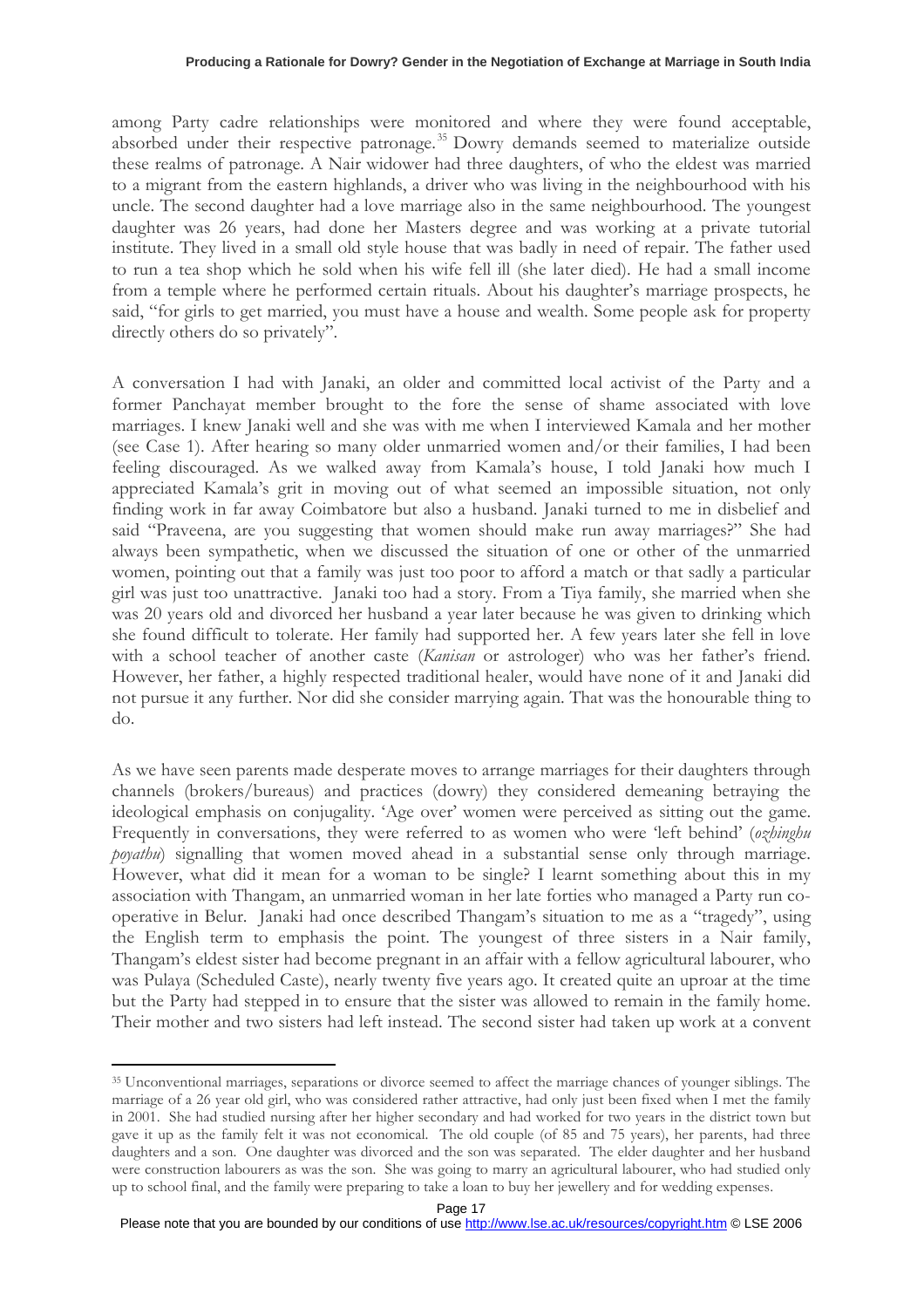in the district town and converted eventually to Christianity. Thangam had spent a few years in central Kerala doing a diploma in agriculture and working but when the institution she worked for had wound up she had returned home. There had been faint attempts to find her a husband but when I met her in 2005 she was deeply affected by a proposal from a retired school teacher, which had almost led to marriage. The inquiry had come through a bureau and the agent had demanded Rs 13,000, which was on the high side. The agent told me that it was a particularly difficult case given the woman's age and circumstances. From a town further north of Belur, the man had lost his first wife many years ago, his children were all married and he had seemed genuinely interested. All of a sudden however he had broken off all contact. From our conversations I gathered that Thangam wanted to be married for many of the usual reasons, which included conjugal companionship and domesticity. And yet her perception of lack was linked inseparably to how she as a single woman was perceived. She explained to me that it was not as if people treated you badly because you were not married, "in fact they all call me Thangachi [achi is elder sister] but unless you are", she said "they don't really respect you."

## Conclusion: The Rationale for Dowry

The emergence of a 'practical' rationale for dowry in northern Kerala is associated with the constitution of conjugality as a normative premise of feminine identity. It was manifested most sharply in explicit demands for cash payments from women on the margins of the marriage market who were marked by a combination of poor social, economic and feminine resources. The rationale for dowry was rooted in practice i.e., in the gendered conditions of match making, and quite distinct from existing legitimation of dowry ideologically as an aspect of kanyadana or theoretically and/or empirically as women's share of natal family property. However, for most part, my informants from the formerly matrilineal castes associated dowry payments with 'other' groups in a way that didn't necessarily worry them. Women on the margins of the marriage market were the least substantial of these 'others' but also the source of the greatest uneasiness. Thus, dowry transactions in their marriages were spoken of with a mixture of sympathy 'as something that enabled them to lead a (married) life' and derision 'for those who had been forced by circumstances to fall below the standards'. Importantly, the negotiation and payment of dowry by families of the marginal women questioned, most seriously, the dominant discourse of denial of dowry and revealed the terms upon which bourgeois respectability was maintained.

As pointed out earlier, dowry was prohibited in 1961. Currently under Hindu and Christian law daughters enjoy inheritance rights equal to that of sons, subject to testamentary rights of parents. Nevertheless, dowry has grown since the mid twentieth century. In this context, arguments in favour of and against dowry prohibition have tended to pose dowry against the denial of inheritance rights. Against prohibition it has been argued that inheritance rights have not been achieved in practice and unless it is assured women stand to lose from prohibition (Kishwar, 1989), a position that has been heavily criticised as an affirmation of patriarchy (see Sheel, 1999). On the other hand, dowry continues to be cited empirically as a reason for denying women their inheritance rights (Chowdhry, 1994: 330). Clearly the problem is much more complicated than this polarisation of responses allows us to contend with. As Carroll (1991: 791) notes, it would be a gross oversimplification to suggest that exclusion from inheritance is the sole reason for the dowry system as it exists today. Our analysis shows that the expansion of dowry (in the form of groom price) is closely associated with the identification of women with marriage and by consequence the sense of legitimation and social sanction that conjugal patronage imparts to women. Among the matrilineal castes in Kerala, women's identity had been anchored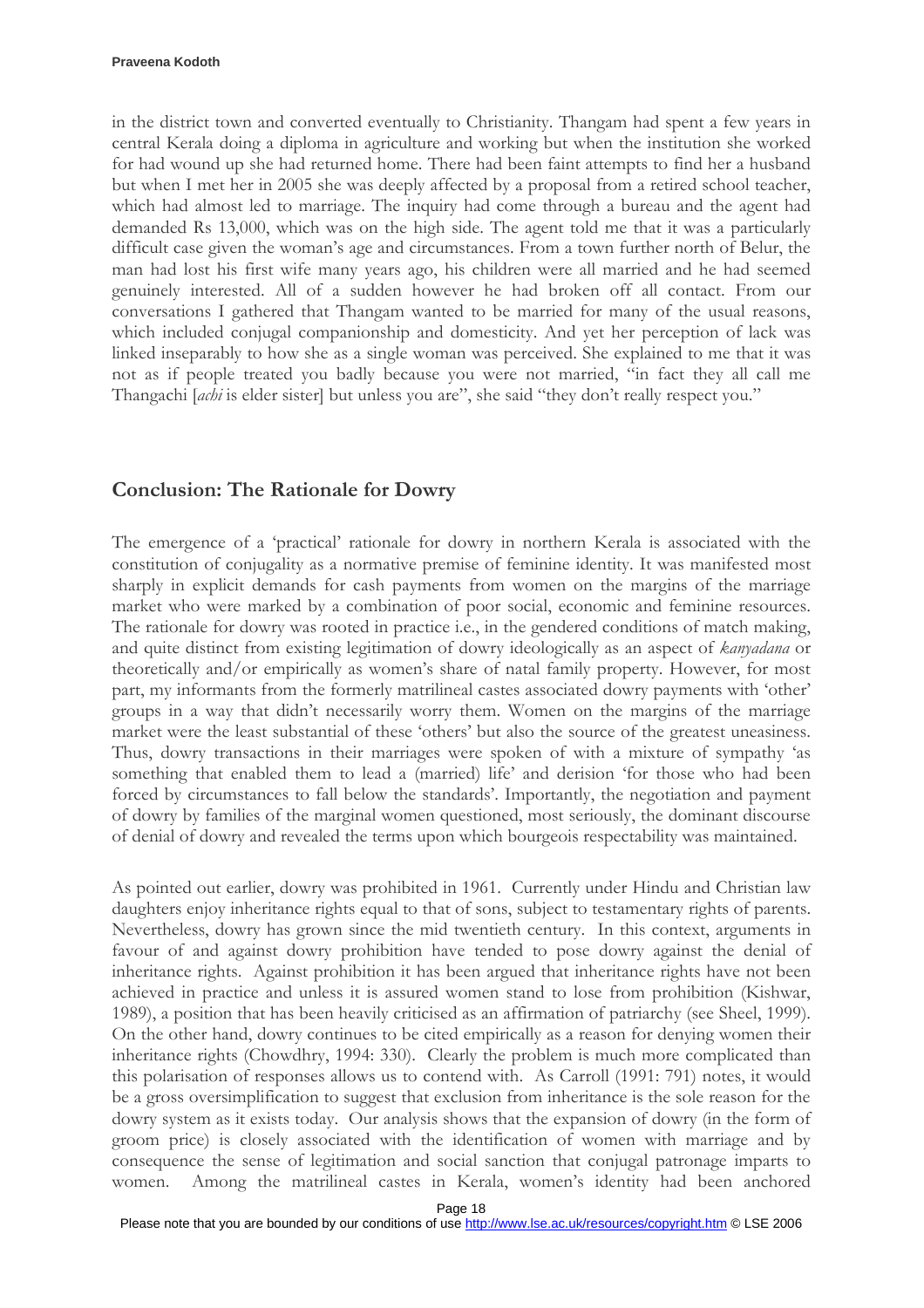principally to their natal family. Even if we argue against the grain of colonial legal interpretation that a notion of conjugality was very much a part of the matrilineal system, it still did not have the institutional implications of today, as it was not the primary factor that imparted meaning to women's lives. In this context, the rise of groom price in the second half of the twentieth century is particularly instructive of the conjugal regime in place. The shift to a conjugal regime of power was mediated actively by social reform at the local level, which culminated in legal change, and was facilitated through the wide diffusion of development. Ironically, the development literature on Kerala has celebrated a highly instrumentalist deployment of women towards the task of development. In Jeffrey's (1992: 228) words "[d]emocratic politics, involving large sections of a population, can be made to provide services that people need and, consequently, use. Literate, confident women will, as domestic managers, turn such services into better health for men and women alike." In this context, it is crucial that we recognise the implication of a conjugal regime of power, which privileges women's domesticity, in generating rather than curbing incentives to engage in dowry. Social policy must reckon with this if it is at all to combat dowry.

# References

AIDWA. 2003. Expanding Dimensions of Dowry, New Delhi: All India Democratic Women's Association.

Agnes, Flavia. 2000. 'Women, Marriage and the Subordination of Rights', in Partha Chatterjee and Pradip Jeganathan eds. Subaltern Studies XI: Community, Gender and Violence, London: C. Hurst and Co.

Banerjee Nirmala and D. Jain (2001). 'Indian Sex Ratios through Time and Space: Development from Women's Perspective' in V. Mazumdar and N. Krishnaji eds., Enduring Conundrum: India's Sex Ratios, New Delhi: Centre for Women's Development Studies.

Beck, Brenda E. F. 1972. Peasant Society in the Kongu: A Study of Right and Left sub castes in South India, Vancouver: University of British Columbia Press.

Benei, V. 1995. To Give or not to Give... From Bride price to Dowry in Maharashtra, Pondicherry: French Institute.

Bhatt, Mari and Shiva Halli. 1999. 'Demography of Brideprice and dowry: Causes and Consequences of the Indian Marriage Squeeze', Population Studies, Vol 53 (2), 129-148.

Billig, M.S. (1992). 'The Marriage Squeeze and the Rise of Groomprice in Urban Kerala State', Journal of Comparative Family Studies, 23 (1), pp 198-215.

Blanchet, T. 2005. 'Bangladeshi Girls sold as Wives in North India', Indian Journal of Gender Studies, Vol 12 (2&3), 305-334.

Bradford, Nicholas J. 1985. 'From bridewealth to groom-fee: Transformed marriage customs and socio-economic polarisation amongst Lingayats', Contributions to Indian Sociology, Vol 19 (2).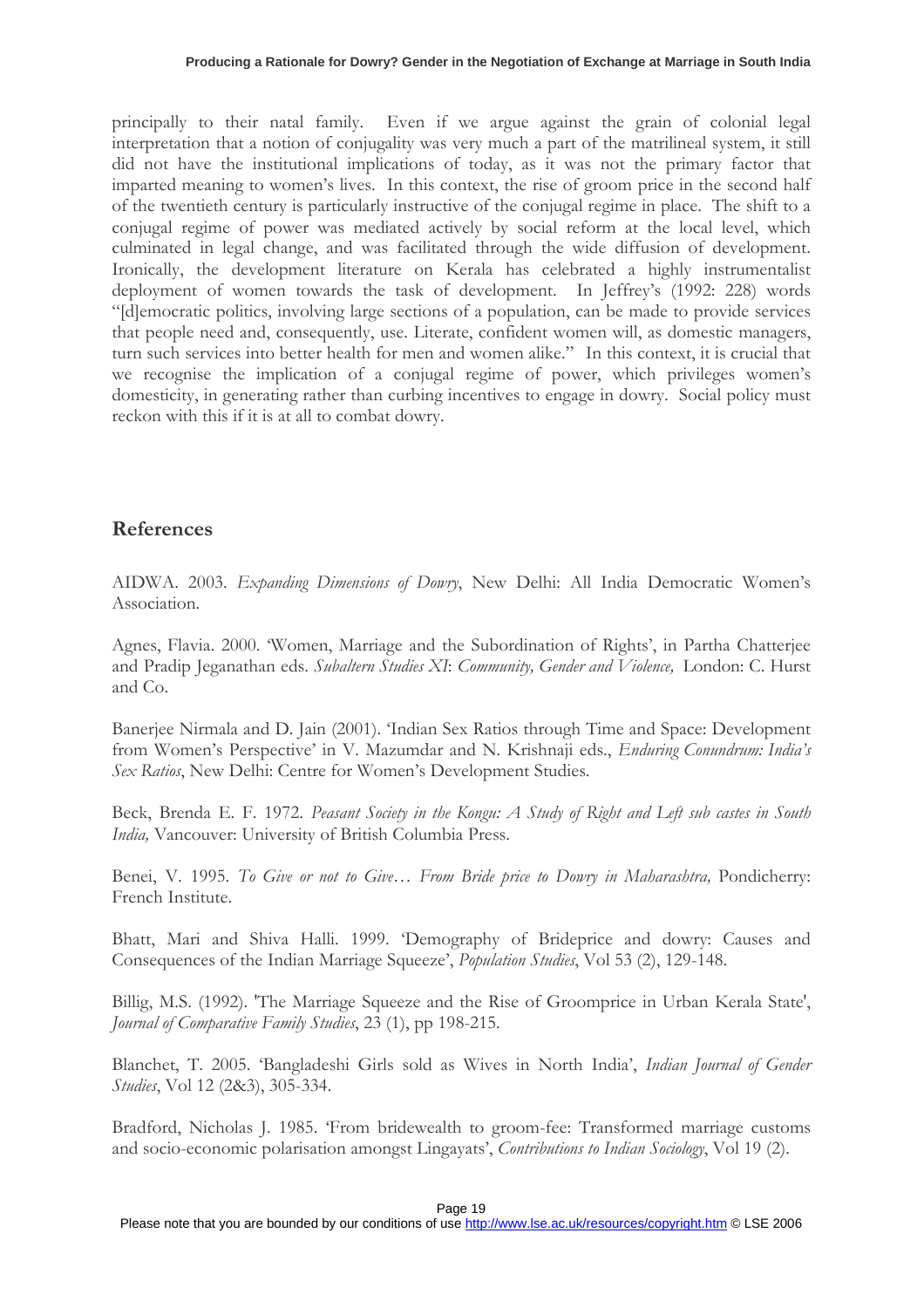Carroll, Lucy. 1989. 'Law, Custom and Statutory Social Reform: The Hindu Widow's Remarriage Act of 1856' in J. Krishnamurthy ed. Women in Colonial India, Madras: Oxford University Press.

-----. 1991. Daughter's Rights to Inheritance in India: a perspective on the problem of dowry, Modern Asian Studies, Vol 25 (4), 791-809

Chandra, Sudhir. 1998. Enslaved Daughters: Colonialism, Law and Women's Rights, New Delhi: Oxford University Press.

Chatterjee, Partha. 1989. 'Colonialism, Nationalism and the Colonised Woman: The Contest in India', American Ethnologist, Vol 16 (4), 622-33.

Chen, Martha. 2000. Perpetual Mourning: Widowhood in Rural India, Delhi: Oxford University Press.

Chowdhry. P. (1994): *The Veiled Woman: Shifting Gender Equations in Rural Haryana 1880-1990*. Delhi: Oxford University Press.

Derrett, J. D. M. 1978. The Death of a Marriage Law: Epitaph for the Rishis, New Delhi: Vikas Publishing House.

-----. 1998. Religion, Law and the State in India, New Delhi: Oxford University Press.

Devika J. ed. 2005. Herself: Gender and Early Writings of Malayalee Women, 1898-1938. Calcutta: Stree.

-----. 2002. 'Imagining Women's Social Space in Early Modern Keralam', Working Paper no. 329, Centre for Development Studies, Trivandrum, 2002.

Donner, F.H. 1999. Women and Gold: Gender and Urbanisation in Contemporary Bengal, Unpublished Ph D Dissertation, Department of Anthropology, London School of Economics and Political Science.

Dube, L. 1996. 'Caste and Women' in M.N. Srinivas (ed.), Caste: Its Twentieth Century Avatar, New Delhi: Viking.

Dumont, L. 1983. Affinity as a Value: Marriage Alliance in South India with Comparative Essays on Austriala, Chicago: University of Chicago Press.

-----. 1966. Homo Hierarchicus: The Caste System and Its Implications, London: Weidenfeld and Nichloson, 1970.

Epstein, S. 1973. South India: Yesterday, Today and Tomorrow. London: Macmillan & Co.

Fruzzetti, Lina M. 1982. The Gift of the Virgin: Women, Marriage and Ritual in a Bengali Society, New Brunswick: Rutgers University Press.

Fuller C. J. 1976. The Nayars Today, Cambridge: Cambridge University Press.

Good, A. 1991. The Female Bridegroom: A Comparative Study of Life-Crisis Rituals in South India and Sri Lanka, Oxford: Clarendon Press.

Page 20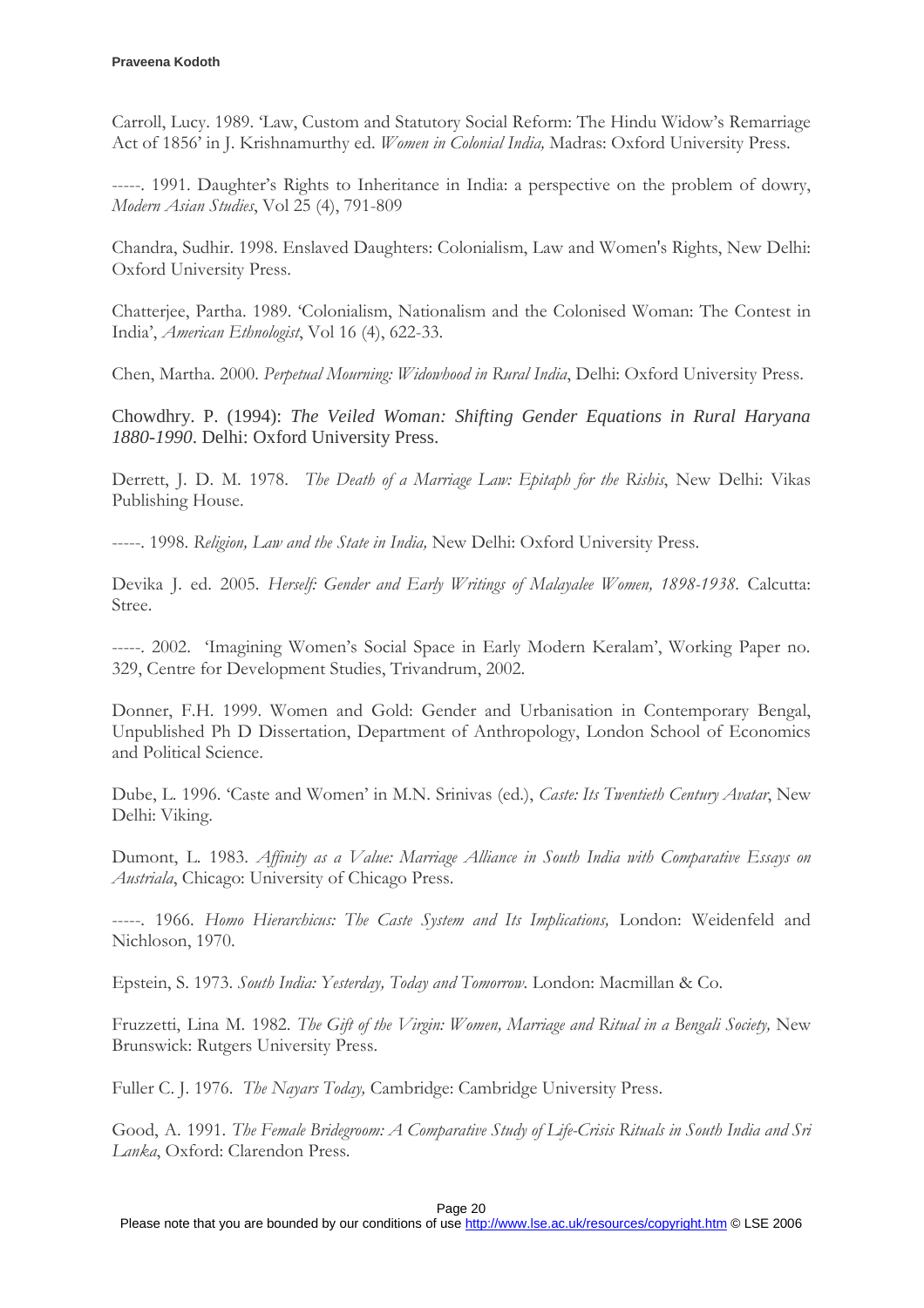Goody, J and Stanley Tambiah. 1973. Bridewealth and Dowry, London: Cambridge University Press.

Gough, Kathleen. 1956. 'Brahman Kinship in a Tamil Village', American Anthropologist, New Series, Vol 38 (5), pp 826-853.

----- 1952. 'Changing Kinship Usages in the Setting of Political and Economic Changes among the Nayars of Malabar', Journal of the Royal Anthropological Institute, 82: 71-88.

Govindan Nair, Kizakke Madathil and B. Pushpa. Nd. Charitrathinte Edukal, Trivandrum: Irayamman Thampi Smaraka Kendram.

Gupta, Jayati. 2000. 'Women, Land and Law: Dispute Resolution at the village level', Occasional paper 3, Calcutta: Sachetana Information Centre.

Heyer, Judith. 1992. 'The Role of Dowries and Daughters' Marriages in the Accumulation and Distribution of Capital in a South Indian Community', Journal of International Development, Vol. 4 (4), 419-436.

Jeffery, Robin. 1992. *Politics, Women and Well being: How Kerala became `a Model'*, London: Macmillan.

Kapadia, Karin.1995. Siva and Her Sisters: Gender, Caste and Class in Rural South India, Boulder: Westview Press.

Kapadia, K.M. 1966. Marriage and Family in India, Bombay: Oxford University Press.

Kapila, Kriti. 2004. 'Conjugating Marriage: State Legislation and Gaddi Kinship', Contributions to Indian Sociology, (n.s.) Vol 38 (3).

Kaur, Ravinder. 2005. 'Across Region Marriages: Poverty, Female Migration and the Sex Ratio', Economic and Political Weekly, Vol 39 (25), 2595-2604.

Khare, R.S. 1972. Hierarchy and Hypergamy: Some interrelated aspects among the Kanyakubja Brahmins, American Anthropologist, Vol 74 p 611-28

Kishwar, Madhu. 1994. 'Codified Hindu Law: Myth and Reality', Economic and Political Weekly, Vol 29 (33).

-----.1989. 'Dowry and Inheritance Rights', Economic and Political Weekly, Vol 24 (11).

Kodoth, Praveena. 2006. 'Gender and conjugal stability in the ritual formalisation of marriage in Kerala, paper presented at the South Asia Seminars, University of Sussex, Brighton, June 9.

-----. 2004. Shifting the ground of fatherhood: Matriliny, men and marriage in early twentieth century Malabar, Working paper no. 359, Centre for Development Studies, Trivandrum.

----- 2001. 'Courting legitimacy or legitimising custom: Sexuality, sambandham and marriage reform in late nineteenth century Malabar', Modern Asian Studies, 35 (2).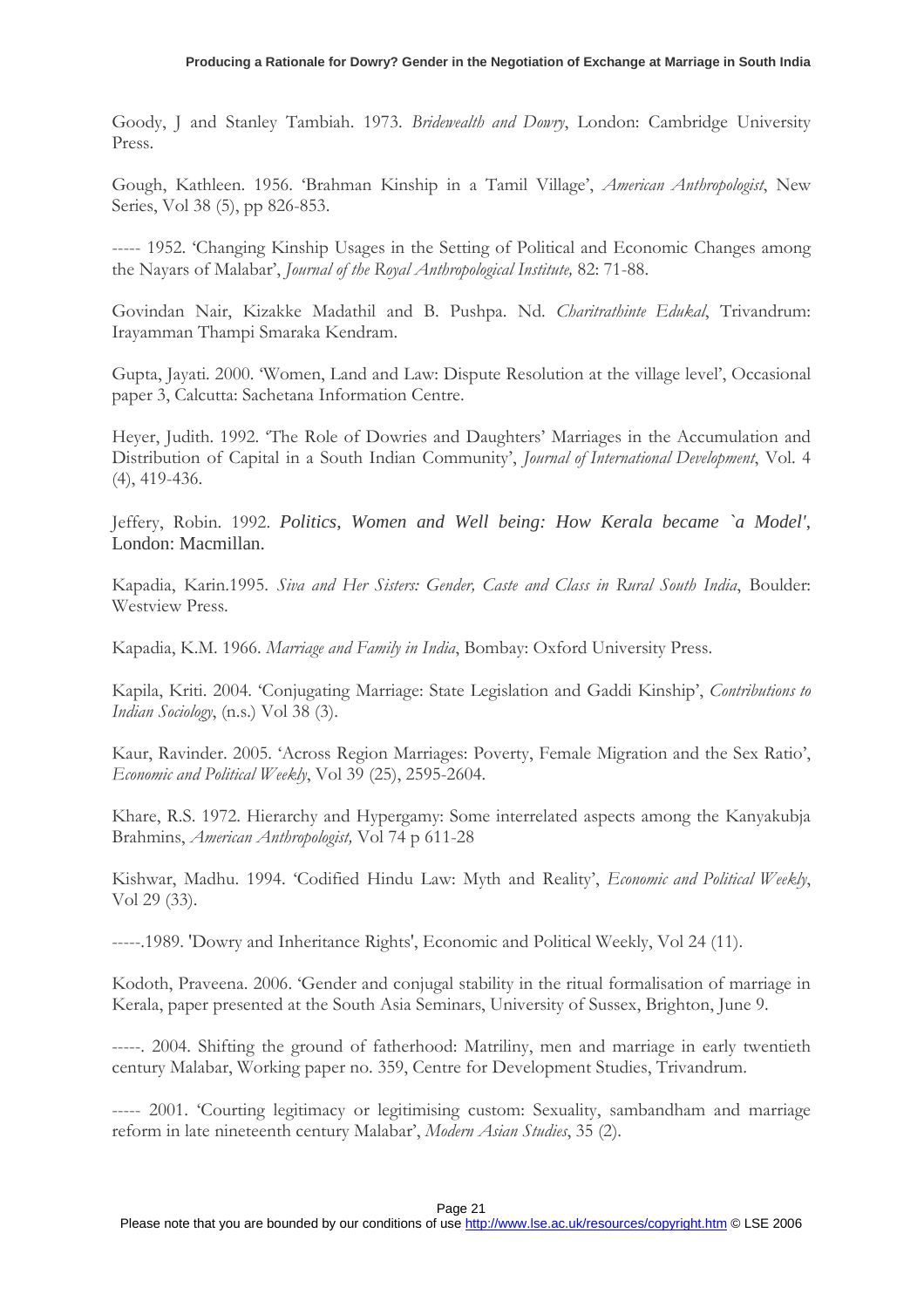Kodoth, P. and Mridul Eapen. 2005. 'Looking Beyond Gender Parity: Gender Inequities of Some Dimensions of Well Being in Kerala', Economic and Political Weekly, Vol XL (30).

Kolenda, Pauline. 1984. 'Woman as Tribute, woman as Flower: Images of "Woman" in Weddings in North and South India', American Ethnologist, Vol 11 (1).

Kurien, Prema A. 2002. Kaleidoscopic Ethnicity: International Migration and the Reconstruction of Community Identities in India, New Jersey: Rutgers University Press.

Lindberg, Anna. 2001. Experience and Identity: A Historical Account of Class, Caste and Gender among the Cashew Workers of Kerala, 1930-2000, Department of History at Lund University.

Madan, T.N. 1975. 'Structural Implications of Marriage in North India: Wife givers and Wife takers among the Pandits of Kashmir', Contributions to Indian Sociology, Vol 9 (2).

Mencher J. and Helen Goldberg, 1967. 'Kinship and Marriage Regulations among the Namboodiri Brahmins of Kerala', Journal of the Royal Anthropological Institute, Vol 2 (1).

Miller, Barbara D. 1981. The Endangered Sex: Neglect of Female Children in North India, Ithaca: Cornell University Press.

Nicholas, Ralph. 1967. Ritual Hierarchy and Social Relations in Rural Bengal, Contributions to Indian Sociology, ns Vol 1.

Nishimura, Yoko. 1998. Gender, Kinship and Property Rights: Nagarattar Womanhood in South India, Delhi: Oxford University Press.

Osella, Filippo and Caroline Osella, 2000. Social Mobility in Kerala: Modernity and Identity in Conflict, London: Pluto Press.

Panikkar. K.N. 1995. Culture, Ideology and Hegemony: Intellectuals and Social Consciousness in Colonial India, New Delhi: Tulika.

Parry, Jonathan. 2001. 'Ankalu's errant wife: Sex, Marriage and industry in contemporary Chattisgarh', Modern Asian Studies, Vol 35 (4).

-----. 1979. Caste and Kinship in Kangra, London: Routledge and Kegan Paul.

Pocock, David. 1972. Kanbi and Patidar, Oxford: Clarendon Press

Ramachandran V.K. 1997, 'On Kerala's Development Achievements', in Jean Dreze and Amartya Sen (eds.) *Indian Development: Selected Regional Perspectives,* New Delhi: Oxford University Press, 205-356.

Raheja, G. G. 1988. The Poison in the Gift: Ritual Prestations and the Dominant Caste in a North Indian Village, Chicago: Chicago University Press.

----- 1995. 'Crying when she's born, and crying when she goes away: Marriage and the Idiom of the Gift in Pahansu Song Performance' in Lindsey Harlan and Paul Courtright (eds.), *From the Margins of Hindu Marriage: Essays on Gender, Religion and Culture*. New York: Oxford University Press.

Page 22